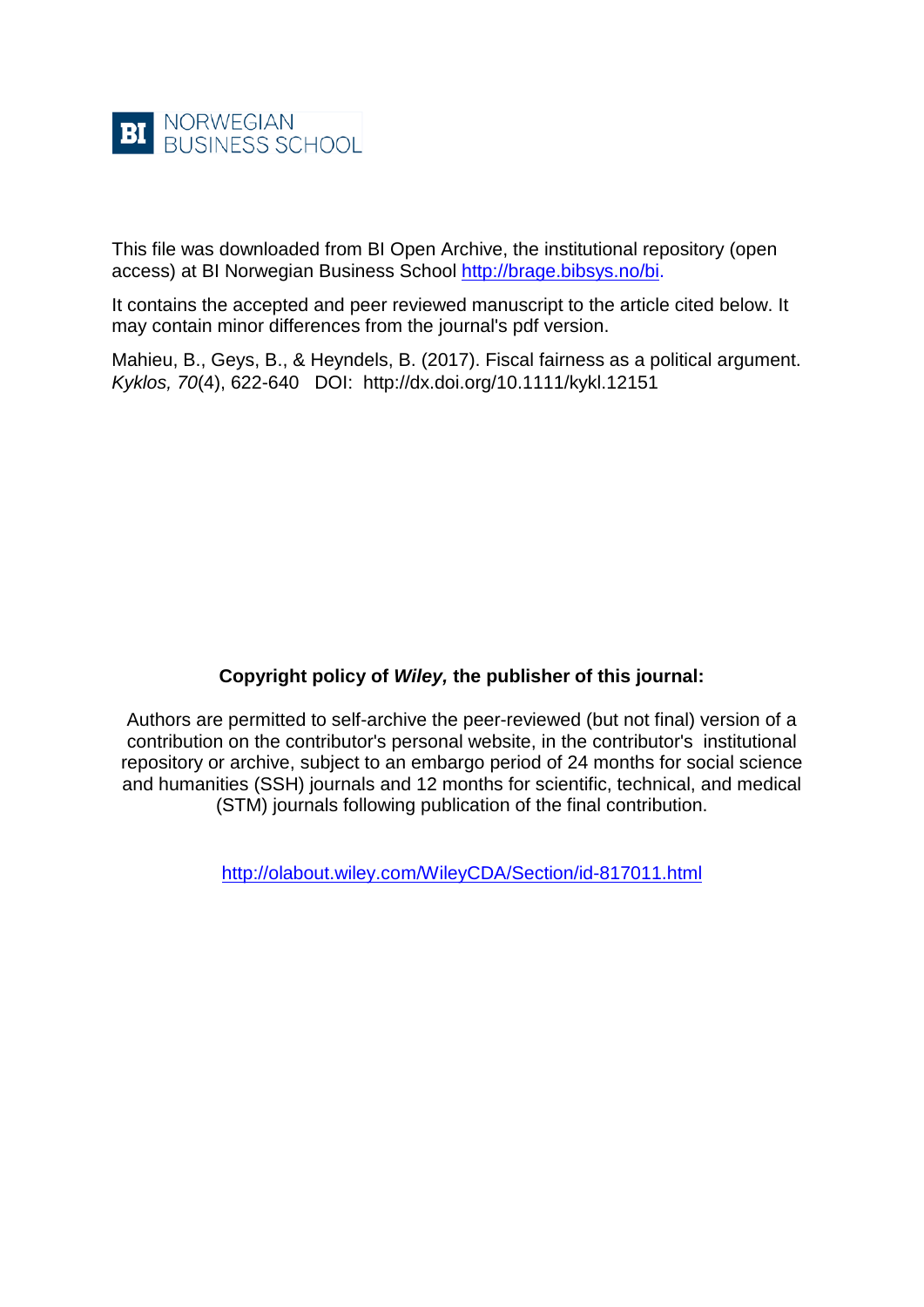# **Fiscal fairness as a political argument**

Bram Mahieu[\\*](#page-1-0), Benny Geys<sup>[#](#page-1-1)</sup> and Bruno Heyndels<sup>[&](#page-1-2)</sup>

#### Abstract:

*Governments typically apply several tax instruments. The tax choice literature sees the choice among these as depending on the political costs involved. One source of such costs is (horizontal) inequity in the distribution of the tax burden. In this article, we provide the first empirical test of the question whether, and to what extent, such inequity affects tax choices. Using data on housing sales and tax policy in Flemish municipalities, we create an indicator for the inequity of the local property tax. The latter is levied on the property's assessed rental value, and its inequity is a by-product of the slow reassessment procedure leading to a situation where properties of identical value are taxed (very) differently. We find clear evidence that municipalities in which property taxation is more inequitable tend to rely less on this tax as a source of municipal revenue.*

Keywords: Fairness, equity, tax policy, tax structure, local government.

Word count: 7069 words (anon)

 $\overline{a}$ 

<span id="page-1-0"></span><sup>\*</sup> Research assistant, Vrije Universiteit Brussel (VUB), Department of Applied Economics, Pleinlaan 2, B-1050 Brussel, email: [Bram.Mahieu@vub.ac.be](mailto:bram.mahieu@vub.ac.be?subject=)

<span id="page-1-1"></span><sup>#</sup> Professor, Norwegian Business School BI, Department of Economics, Nydalsveien 37, N-0442 Oslo, Norway, email: [Benny.Geys@bi.no,](mailto:benny.geys@bi.no?subject=) and Vrije Universiteit Brussel (VUB), Department of Applied Economics, Pleinlaan 2, B-1050 Brussel, email: [Benny.Geys@vub.ac.be](mailto:benny.Geys@vub.ac.be?subject=)

<span id="page-1-2"></span><sup>&</sup>amp; Professor, Vrije Universiteit Brussel (VUB), Department of Applied Economics, Pleinlaan 2, B-1050 Brussel, email: [Bruno.Heyndels@vub.ac.be](mailto:Bruno.Heyndels@vub.ac.be?subject=)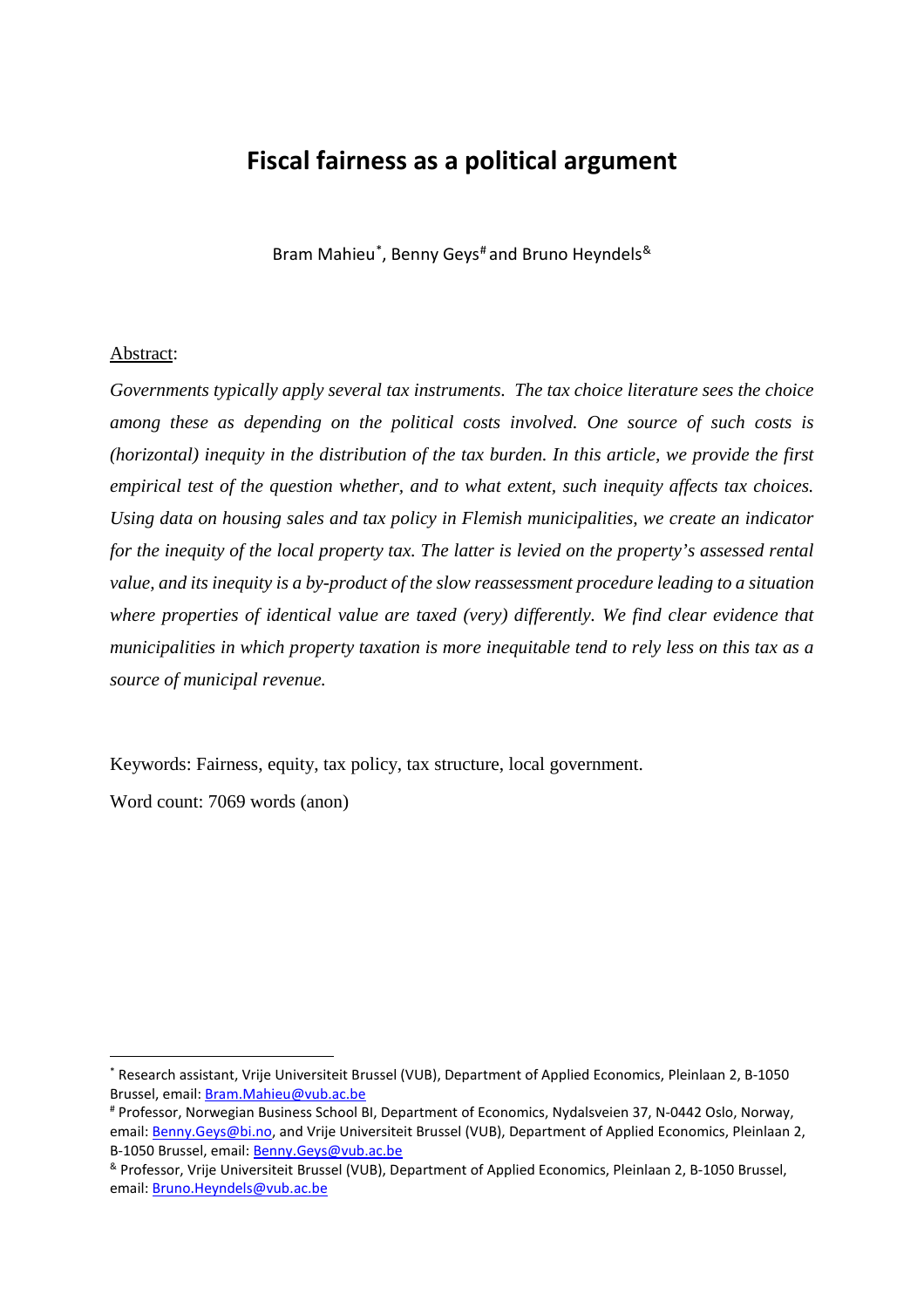#### I. INTRODUCTION

Both normative and positive analyses of taxation attribute a crucial role to fairness. Ever since Adam Smith introduced his normative *maxims* of taxation, it has been recognized that a "good" tax system should be fair. From a positive perspective, the history of taxation is replete with examples of how (perceived) unfairness led to political upheaval. The English peasants' revolt of 1381 and the French peasants' revolts in 1542 and 1548 are known examples. More recently, we could recall the commotion following the introduction of the Poll Tax in the United Kingdom in 1989-1990, which ultimately caused the downfall of Margaret Thatcher (Gibson, 1990).

As a rule, it is expected that unfair taxes entail important political costs, which rational politicians can minimize by avoiding these taxes. While there is by now a very large literature identifying political costs of taxation and how these shape tax systems (for reviews, see Hettich and Winer, 1999; Kenny and Winer, 2006), to our knowledge not a single study systematically analyzes how (un-)fairness of a tax influences political decision-making. We aim to fill that gap. Local taxation in Flanders thereby provides a particularly interesting case. First, it revolves predominantly around two 'competing' tax bases (i.e. income and property), where taxes on the latter are more unfair and perceived to be so by the electorate (more details below). Second, local authorities enjoy broad fiscal autonomy, thus giving them the possibility to shift taxation away from more toward less unfair taxes. Both elements together create an ideal setting to study whether politicians shift taxation away from taxes that are perceived to be more unfair (here: local property tax) towards taxes that are perceived to be less unfair (personal income tax).

The local property tax is levied on the assessed rental value of a property. Despite a legal framework, the re-assessment of the rental values of properties - which is a responsibility of the Belgian federal government - has been postponed over and over again. The most recent general re-assessment dates back to … 1979. It should not come as a surprise then that currently used assessed rental values are not accurate at all. Properties of similar value are taxed differently, implying a textbook case of horizontal inequity. The failure to reassess property values thus provides a unique natural experiment to test the implications of the political costs involved in horizontal fiscal inequity.

While the definition of the property tax base is exogenous to the Flemish municipalities (as it is the federal government's responsibility), municipalities are free to choose the tax *rate*. Moreover, they enjoy important autonomy in levying other taxes. Hence, we expect that if there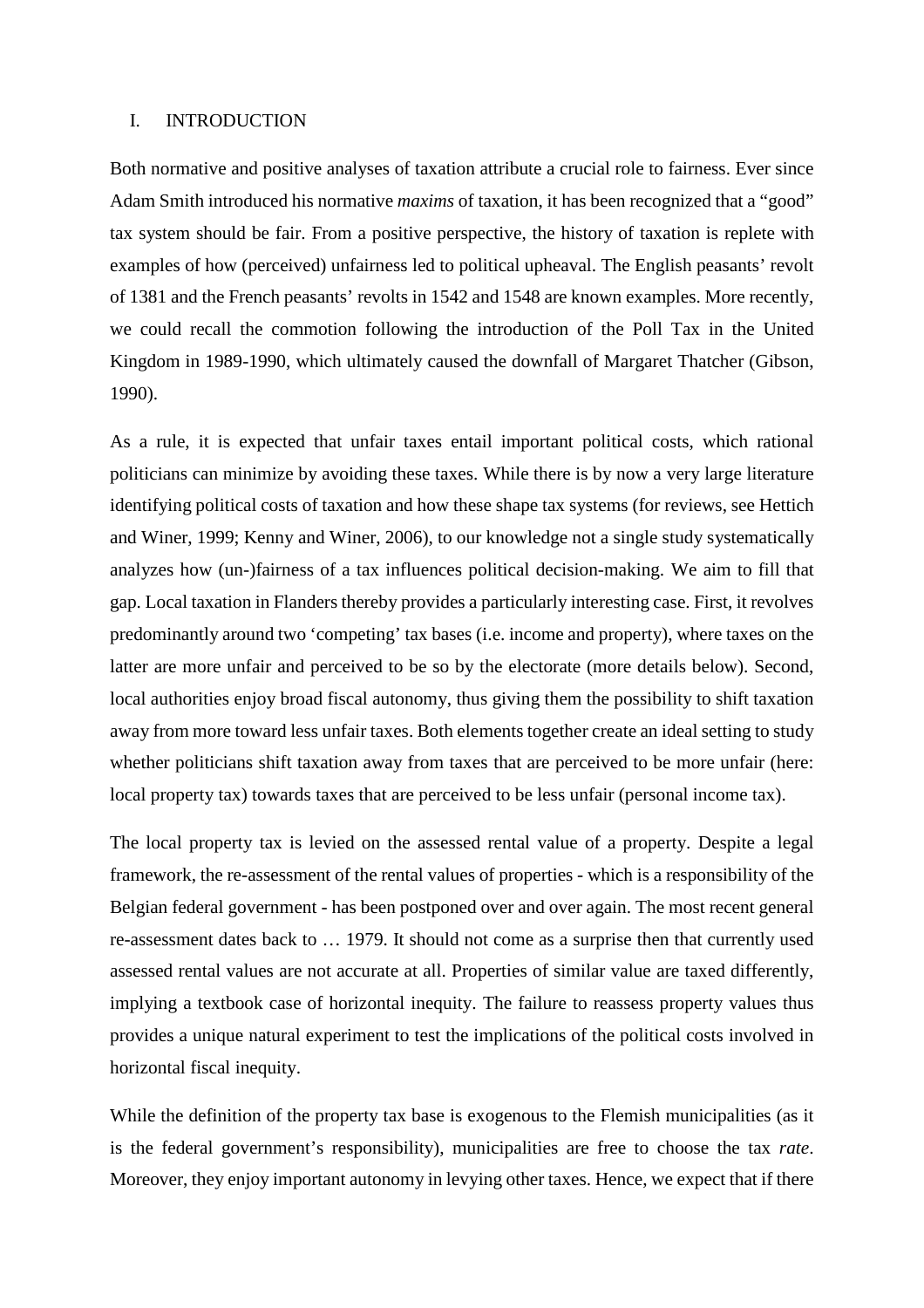are important political costs related to the - exogenously driven - unfairness in the property tax, local governments will choose to raise fiscal revenues through other sources. After a brief discussion of the literature on tax inequity and tax choice (section 2), we first demonstrate that the degree of inequity differs between Flemish municipalities (section 3). Then, in section 4, we look at tax policies in all 308 Flemish municipalities and test whether the unfairness affects the choice between the different tax instruments available to local governments. We find clear evidence that inequity matters: local governments systematically move away from local property taxes if the underlying tax base is more inequitable.

### II. TAX INEQUITY AND TAX CHOICE

The positive analysis of taxation initiated by Downs (1960) considers tax systems as the result of decision-making by vote-maximizing politicians. The standard model in the tax choice literature is by Hettich and Winer ([1](#page-3-0)984, 1988, 1999), and consists of two interrelated phases.<sup>1</sup> First, the government determines the *level* of taxation by equalizing the marginal (political) costs of taxation to the marginal (political) benefits of the public expenditures that are possible thanks to the tax revenues. In a second step, a decision is taken on the tax *structure.* In equilibrium, revenues come from different taxes in such a way that marginal political costs among tax instruments are equalized.

In both phases of the Hettich and Winer model (marginal) costs and benefits are political, or more precisely: electoral. Voters' appreciation of, and responses to, taxation are as such shaping the tax system. Taxes with high political costs are avoided. Whether or not taxes may have economic (incentive) costs is only of secondary importance. There is by now a large empirical literature supporting Hettich and Winer's model of electorally driven tax systems (Ashworth et al., 2006; Geys and Revelli, 2011; Revelli, 2013; Profeta et al., 2014; Ferede et al., 2015).

One of the criteria by which the electorate evaluates (potential) taxes is their fairness. Already in *The Wealth of Nations,* Adam Smith identified equity as a major *maxim* of taxation (Smith, 1776 [1976], 825). It is not highly controversial to repeat Smith's claim today and state that tax systems should be fair. This unanimous claim that taxes should be fair contrasts sharply, however, with the complete lack of unanimity when it comes to making explicit what this

<span id="page-3-0"></span><sup>&</sup>lt;sup>1</sup> The Hettich and Winer model formalizes the central idea similarly brought forward in Hansen (1983) and Rose and Karran (1987). In all three models, the electoral cost of taxation is pivotal. Hansen (1983) and Rose and Karran (1987), however, include a wider set of determinants of tax policy making.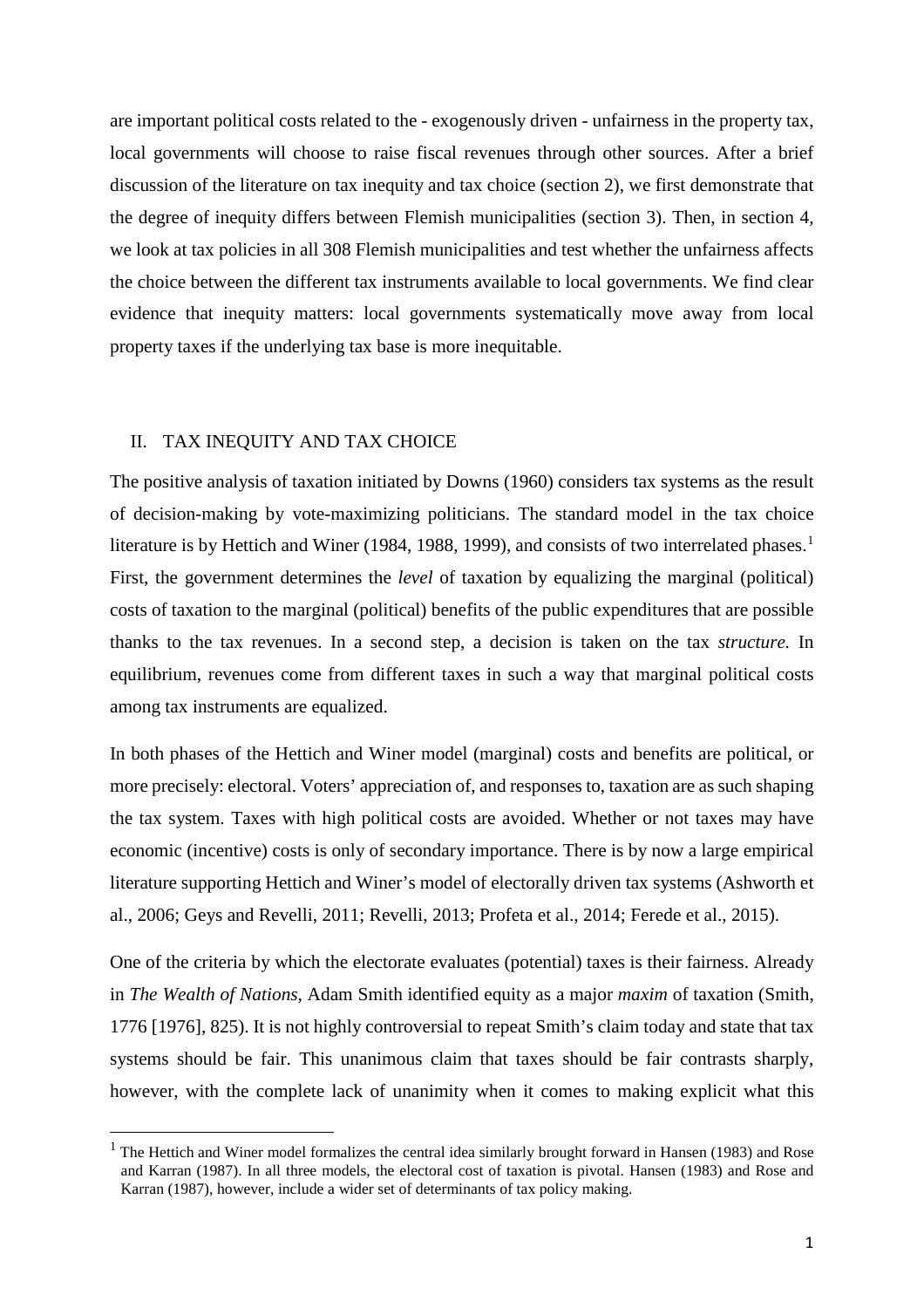fairness implies. If only to organize the debate, it has been proven meaningful to distinguish between horizontal and vertical equity (Musgrave and Musgrave, 1989; Steinmo, 1998). Horizontal equity refers to the normative criterion that equals should be treated equally. Vertical equity typically implies that taxation should be according to ability to pay. Needless to say that ideological debates center around the latter concept. For most observers, however, horizontal equity is a natural objective of taxation. Whatever one's view on fairness, the claim that equals should be treated equally seems self-evident. The positive implication of this is that horizontally inequitable taxes have high political costs and will therefore – following the Hettich and Winer logic – be avoided as much as possible. That inequity of a tax can bring along a high political cost is clear from the examples given in the introduction to this paper. In more general terms, it has been shown that fairness of government intervention shapes voters' preferences. Policy measures that are perceived to be fair are more likely to obtain voters' approval (Stix, 2013), 'fair' fiscal consolidations tend to be more successful (Kaplanoglou, Rapanos and Bardakas, 2015) and – in the case of taxation – voters' attitudes are driven by fairness considerations (Hennighausen and Heinemann, 2015).

# III. PROPERTY TAXES IN FLEMISH MUNICIPALITIES: INTER- AND INTRA-MUNICIPAL (HORIZONTAL) INEQUITY

Flemish municipalities have two main sources of revenue: grants from higher level governments and local taxation. They have  $-$  to international standards  $-$  a relatively high autonomy over their tax policy and the kinds of taxes to use. Consequently, the local tax system is characterized by a large diversity: the average Flemish municipality levies about 20 different taxes. Most of these are very modest in terms of the revenue raised. About 80 % of Flemish municipalities' tax revenues is collected through two taxes: the local income tax (LIT) and the local property tax (LPT).<sup>[2](#page-4-0)</sup> It is this LPT that is at the center of our analysis for reasons explained in more detail below. Both LIT and LPT are surcharges. Whereas the LIT is a percentage of the Federal income tax, the LPT is calculated as a fraction of the regional property tax. The latter is a tax on the *assessed net-rental values* (ANRV) of properties.[3](#page-4-1) While the tax is regional, the assessment of these net rental values is a federal responsibility.

<span id="page-4-0"></span> $2$  For a list of abbreviations of key variables, see Table A.1 in appendix A.

<span id="page-4-1"></span><sup>&</sup>lt;sup>3</sup> Apart from the municipalities, also the provinces tend to raise revenue through a (typically much smaller) surcharge on the regional property tax.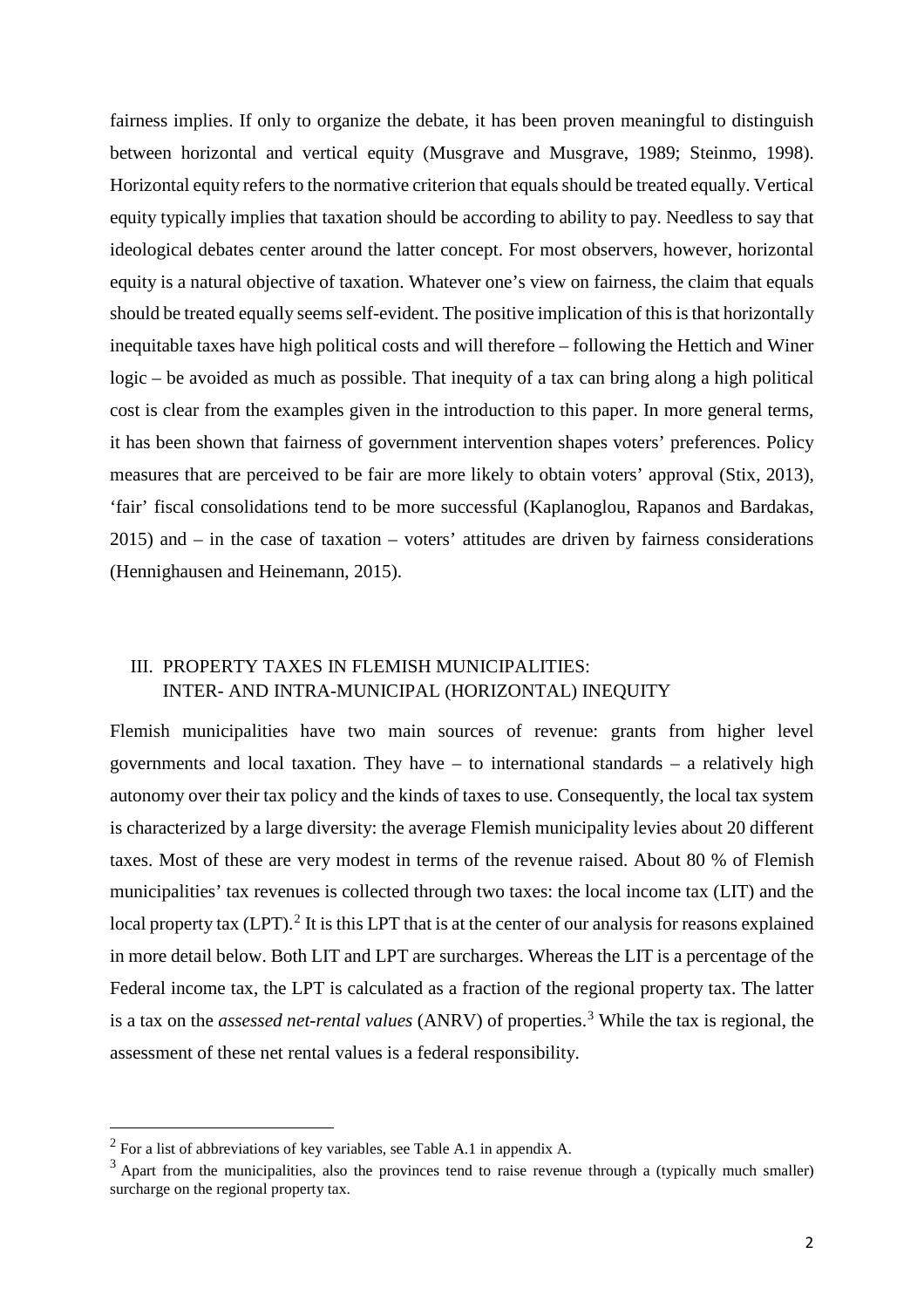An example may clarify the calculation of the property tax bill and tax burden: the Flemish (regional) property tax rate in 2015 equals 2,5% of the ANRV. Let us consider a house with a current sales price of 282.000 euro and an ANRV of €1000 situated in Mechelen (note that ANRV's are yearly rental values expressed in 1975-prices), a medium-sized Flemish city. The Flemish property tax of 2,5% on the ANRV of  $\in$ 1000 gives a tax bill of  $\in$ 25 for the owner. Apart from the Flemish government, also the municipality (here: Mechelen) and the province (here: Antwerp) levy a surcharge proportional to the Flemish property tax. In Mechelen the local property tax rate in January 2015 was 1550 per cent of the Flemish property tax, meaning that the house owner would have to pay a tax of 15,5 times  $\epsilon$ 25 or  $\epsilon$ 387,5 to the municipality. The fact that the municipal taxes are much larger than the regional tax on which it is based is most common in Flanders. Ignoring the provincial property tax, the owner would receive a tax bill of  $\infty$ 12,5 (=25+387,5) for the house with a sales price of 282.000 euro. For this owner, the property tax burden, expressed as a percentage of the current sales price, would be a yearly 0,146% (=412,5/282.000).

Horizontal equity implies that two properties with an identical (rental) value have an identical ANRV and therefore that taxes based on these ANRVs are identical. Flemish reality is, however, very different. Properties with identical (rental) value often do not have the same or even similar ANRVs. The reason is that assessments have not been systematically updated over time. Recognizing that property (rental) values change over time depending on maintenance or renovation, on changes in local market conditions, on urban development, and so on, federal legislation specifies that property values should be re-assessed every 10 years. However, as this re-assessment is very costly and expected to be electorally unrewarding, several Federal governments have decided to postpone it. The result is that today the most recent general reassessment dates back to 1979. Only newly built properties or properties that were renovated drastically (and for which the renovation was formally registered) have a more recent ANRVtag attached.

Mahieu et al. (2012, 2014) document this situation for the Flemish Region based on an in-depth analysis of over 34.000 sales of 'closed and semi-detached private residences' in 2010. [4](#page-5-0) Properties' ANRVs typically do not reflect (or correlate with) the rental or sales value (SP) of

<span id="page-5-0"></span> <sup>4</sup> The tax administration distinguishes (1) closed or semi-detached private residences ('*gewone woonhuizen'*), (2) detached private residences ('*villa's, bungalows en landhuizen*'), and (3) residential units of a larger estate ('*apartments, flats and studio's*'). Category 1 has by far the largest share in the sales (50.903 sales in 2010), followed by apartments (22.629 sales in 2010).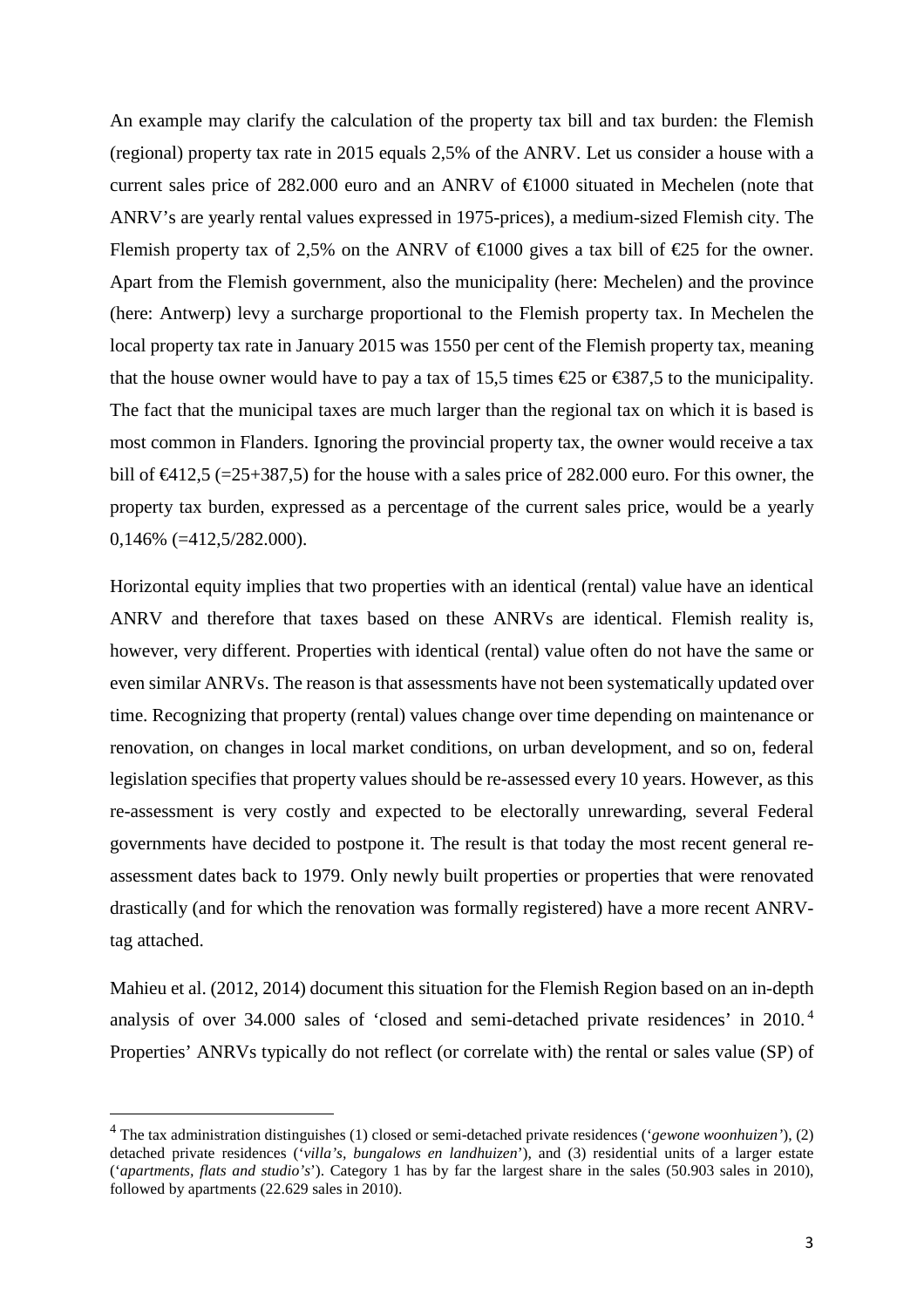houses. It is by no means exceptional that for two identically valued houses (as measured through their sale prices) the ANRV - and thus property taxes owed - of one property is three to four times larger than that of the other. While the *average* ANRV/SP ratio in 2010 equals 3,54 (where the SP is expressed in  $\epsilon$ 1000) and is – as a rule – independent of the price segment considered, the postponement of re-assessments after 1979 shows itself in the observation that ANRV/SP-ratio for *individual* houses often deviates considerably from this average (Mahieu et al.,  $2012$ ).<sup>[5](#page-6-0)</sup> This variation captures the horizontal inequity in our analysis.

It should be noted that while the variation in ANRV/SP ratios has both an inter- and intra-municipal component, from a municipal perspective only the latter implies inequity.<sup>[6](#page-6-1)</sup> Discrepancies between fiscal and actual values of properties differ both among and within municipalities. Consider first inter-municipal differences in the ANRV/SP-ratio. Properties in municipalities that have become more attractive over time (because of favorable labor market conditions, attractive local public policy, …) will have witnessed a relative increase in value. As ANRVs have not changed, higher housing prices imply a lower ANRV/SP-ratio in these areas. In addition, intra-municipal divergences in the ANRV/SP ratio of individual properties occur. These may be attributed to biases in the initial (1979) assessment exercise. There is a large literature documenting such biases (Lin, 2010). Of course, in a long-term perspective where assessment has not taken place for over 30 years, divergences will reflect that *within* the municipality properties have 'evolved' differently. The evolution of property values will reflect differential histories of neighborhoods and/or differential maintenance of individual houses. Lacking re-assessment then implies that intra-municipal divergence in the ANRV/SP ratio will occur.

Focusing exclusively on the municipal level, it should be clear that only *intra*-municipal divergences are an issue. Indeed, the municipal tax rate can be expected to neutralize *inter*municipal differences in ANRV/SP ratio. Municipalities where ANRV/SP ratios are low can compensate this by setting higher local tax rates, leading to similar/identical taxes paid by owners of equal-valued properties in the different municipalities.<sup>[7](#page-6-2)</sup> If this is the case, then there

<span id="page-6-0"></span> <sup>5</sup> Returning to our example for Mechelen introduced above, <sup>a</sup> sales price of 282.000 euro and an assessed net rental value of 1.000 euro would generate a ANRV/SP of 3,55 (=1000/282).

<span id="page-6-1"></span><sup>&</sup>lt;sup>6</sup> Of course, as will become clear, inter-municipal divergence in ANRV/SP ratios will create horizontal inequity at the level of the provincial surcharge and, of course, the regional tax on the ANRV.

<span id="page-6-2"></span> $<sup>7</sup>$  To illustrate, consider two otherwise identical houses (meaning: they had the same market value – and thus</sup> ANRV - in the reference year 1979 and they were maintained and/or renovated to the same extent over time)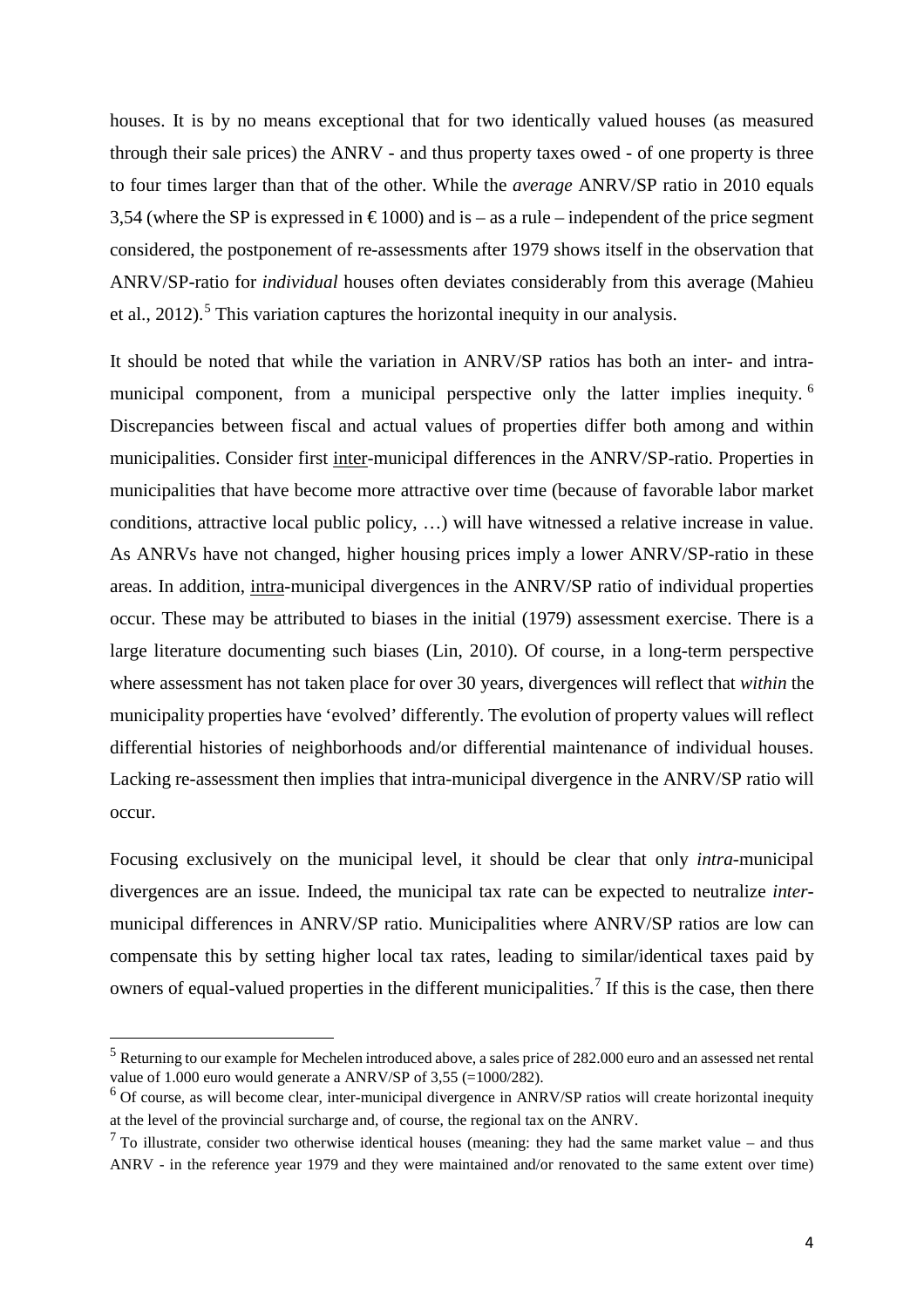will be no horizontal inequity in the municipal tax. From a tax choice perspective, however, it could be expected that the compensation of such differences are only partial. Indeed, as the size of the tax base has been identified as a major determinant of the political costs of taxation (Hettich and Winer, 1999), larger ANRV values may lead local governments to rely more readily on the local property tax. Higher housing values on the other hand may imply an income effect leading governments to rely on local income taxation.

The situation is different with respect to intra-municipal divergences in ANRV/SP value. In that case, two properties with the same market value may have (highly) different ANRVs. As taxes are proportional to these values, owners will thus have to pay a different amount of local taxes. As such, a horizontal inequity is introduced (exogenously), which municipalities can in no way remedy other than by not relying on this specific tax instrument.

Figure 1 documents inter- and intra-municipal variation in the ANRV/SP ratios for Flanders in 2010.[8](#page-7-0) Inter-municipal divergences are summarized in the left-hand panel of figure 1, which maps the distribution of the average ANRV/SP ratio by municipality for all 308 Flemish municipalities. It is clear that this ratio differs considerably across jurisdictions. More specifically, we find that the ratio in some municipalities barely exceeds two, while in others it is larger than five. In other words, municipalities setting an identical LPT-rate would collect over 2.5 times as much revenues in the latter municipality.

Figure 1

\_\_\_\_\_\_\_\_\_\_\_\_

\_\_\_\_\_\_\_\_\_\_\_

 $\overline{a}$ 

located in different municipalities A and B. If market conditions in municipality A have been more favorable, we expect housing prices in A to have increased over time relative to prices in B. Hence, houses in A will tend to have a lower ANRV/SP ratio. If this applies to all houses in A then the implication is that – for it to raise an amount of taxes equal to that raised in B – the local government in A will have to set a lower tax rate. Property owners in A then pay a lower tax rate, but an equal amount of local taxes.

<span id="page-7-0"></span> $8$  To find out to what extent horizontal inequity is present in each of the 308 Flemish municipalities, we use the dataset from Mahieu et al. (2012). This dataset was retrieved from the Federal Ministry of Finance in July 2011. It contains for 2010 in total 53.613 transactions of *gewone woonhuizen*, of which 34.742 were considered valid for further analyses (for more detail, see Mahieu et al., 2012). We consider data on sales in the price classes from €150.000 till €350.000, which gives us 26.455 transactions (or 76,15% of the total). We aggregate these data of individual sales for each of the Flemish municipalities.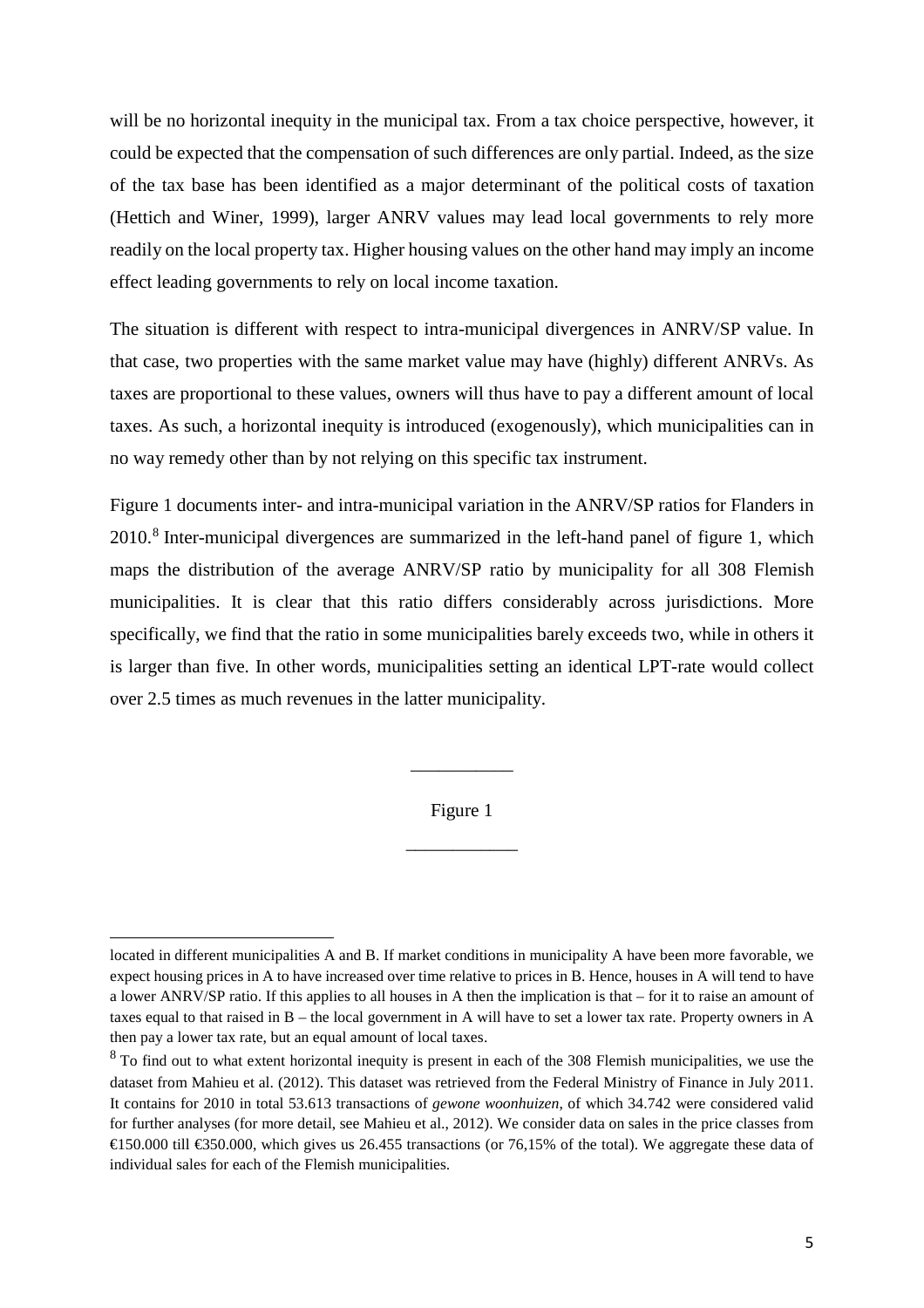*Intra-municipal* differences in the ANRV/SP ratio are considerable too. To get a general indicator of this (latent) inequity in each municipality, we calculate the coefficient of variation – the ratio of the standard deviation to the average – of the ANRV/SP ratio using data on all properties sold. In an "ideal" situation, the coefficient of variation equals  $0.9$  $0.9$  This would imply that houses with identical market value have identical ANRVs. Higher values for the coefficient of variation reflect a wider dispersion of the ANRV/SP values. The coefficient of variation thus indicates the extent to which properties with similar sales prices have different ANRVs and are taxed differently. The right-hand panel of Figure 1 maps this indicator of intra-municipal inequity for all 308 Flemish municipalities. If we ignore one outlier at a value of  $0.03^{10}$ , the coefficient of variation ranges from 0,20 to 0,56. This clearly indicates that intra-municipal divergence in ANRV/SP ratios are considerable and, crucially, that this intra-municipal divergence differs significantly between municipalities. The latter implies that the inequity brought by using the LPT differs among local governments.

## IV. EMPIRICAL ANALYSIS

Drawing upon the political-economic literature discussed in section 2, we expect that municipalities where horizontal inequity of the LPT is larger make less use of this tax as policy makers will look for alternative sources of tax revenue. As mentioned before, the local income tax (LIT) often provides the most realistic alternative since it – just like the LPT – has a sufficiently broad tax base to generate major revenues. As such, our empirical analysis will employ the share of different taxes in total municipal tax revenues (i.e., LPT, LIT and remaining taxes) as dependent variables, and assess whether the share of property tax revenues is reduced when horizontal inequity of the LPT is higher. The tax policy data derive from the Research Centre of the Flemish Government, which collects and publishes this information on an annual basis.

The easiest specification of this system of three reduced-form equations can be written as follows (we drop indices for the municipalities not to overload notation).<sup>[11](#page-8-2)</sup>

<span id="page-8-0"></span><sup>&</sup>lt;sup>9</sup> Note that we make use of the empirical observation that the ANRV/SP ratio tends to be independent of price segment (Mahieu et al., 2012).

<span id="page-8-1"></span> $10$  This outlier concerns the municipality of Mesen, a small municipality with only two sales included in our dataset.

<span id="page-8-2"></span> $11$  307 of the 308 Flemish municipalities were retained in the analysis. Herstappe is not included as not a single sale was registered in our dataset for that municipality.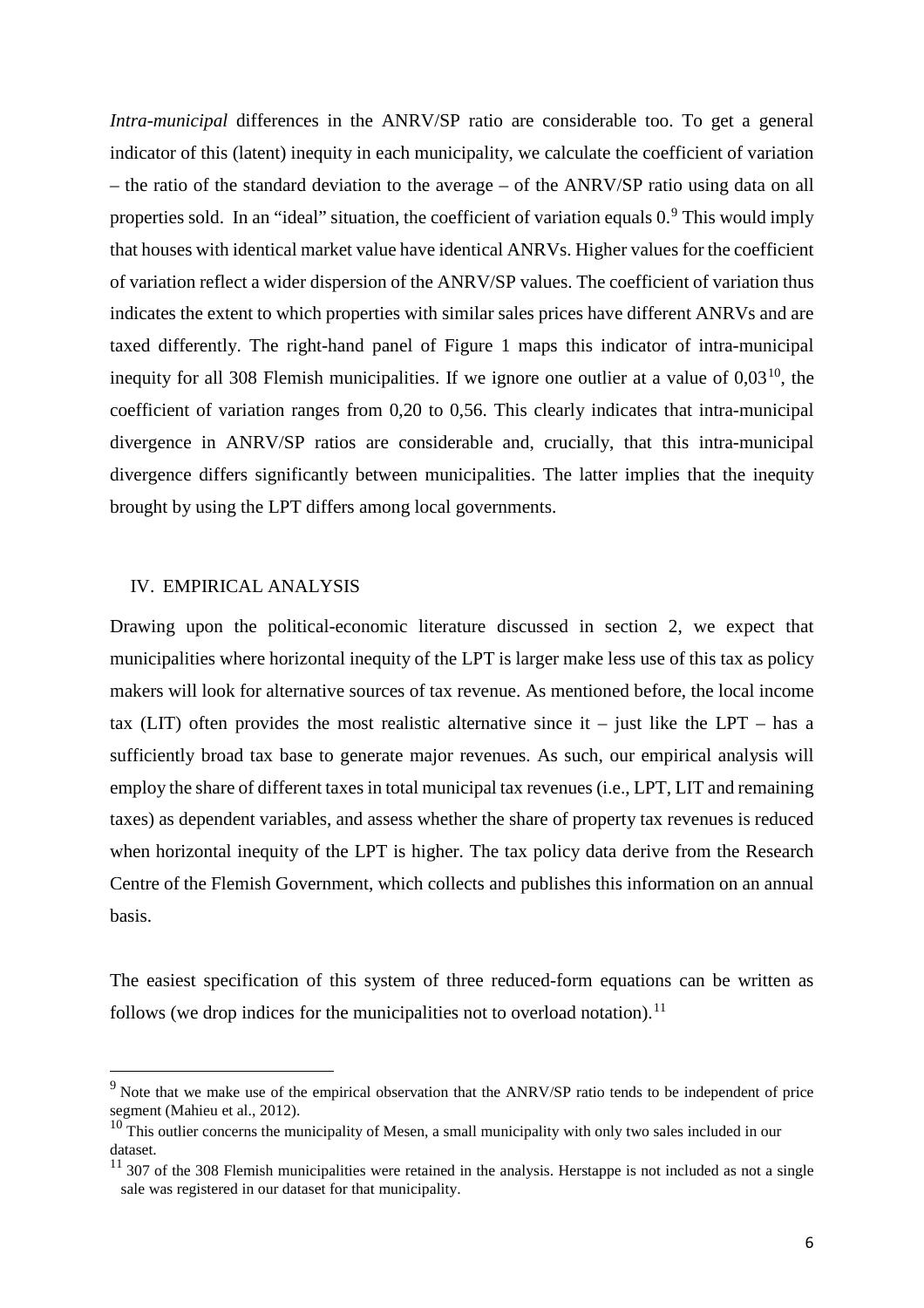$$
RevShare = a + b \cdot VCOEF\left(\frac{ANRV}{SP}\right) + c \cdot MEAN\left(\frac{ANRV}{SP}\right) + d \cdot Controls + e
$$

where *RevShare* is a set of three dependent variables representing, respectively, local property tax revenues, local income tax revenues and other tax revenues as a share of total tax revenues. We estimate these three equations jointly as fiscal revenues from different sources are clearly jointly determined. Moreover, as these tax revenue shares sum to 1, the joint estimation of all three equations will naturally imply that coefficient estimates across the three equations must sum to 1 (since we include the same set of control variables in all three equations). Our main explanatory variable is VCOEF(ANRV/SP), which is the coefficient of variation introduced in section 3. Following the developed arguments, we expect that  $b < 0$  in the equation with the share of local property tax revenues as the dependent variable, and *b>0* in at least one of the other two equations.

As explained in section 3, *inter*-municipal differences in ANRV/SP could be expected to lead to a compensating difference in the local property tax rate. This relation is not driven by a sense of (un)fairness, but a simple budgetary argument: a higher (lower) municipal tax rate neutralizes the fact that the municipality concerned has – in comparison with other Flemish municipalities – on average a lower (higher) tax base. Only if this compensation through tax rates is perfect, the inter-municipal differences in ANRV/SP will be neutral to the shares of the respective tax instruments. There are, however, theoretical arguments as to why such compensation would be imperfect. It may be the case that taxpayers evaluate politicians on the basis of tax rates rather than the actual amount of taxes paid. While such an approach might seem irrational at first (as rational agents should be expected to care about the amount of taxes paid, not the statutory rates), it should be recognized that comparing tax rates across municipalities is – given that the LPT is a single rate surcharge – very simple whereas comparing the amount of taxes paid involves information on tax bases that is not readily available, nor easy to collect. As a result, the focus on tax rates is well established both in the media, political practice and academic research (Heyndels and Vuchelen, 1998). If voters focus predominantly on tax rates, then we would expect that political costs of raising a given amount of revenue are negatively related to the size of the tax base. Larger ANRV/SP values would then imply more reliance on the LPT as a revenue source and we would expect  $c > 0$  in the equation explaining the share of local property taxes and negative in at least one of the other equations.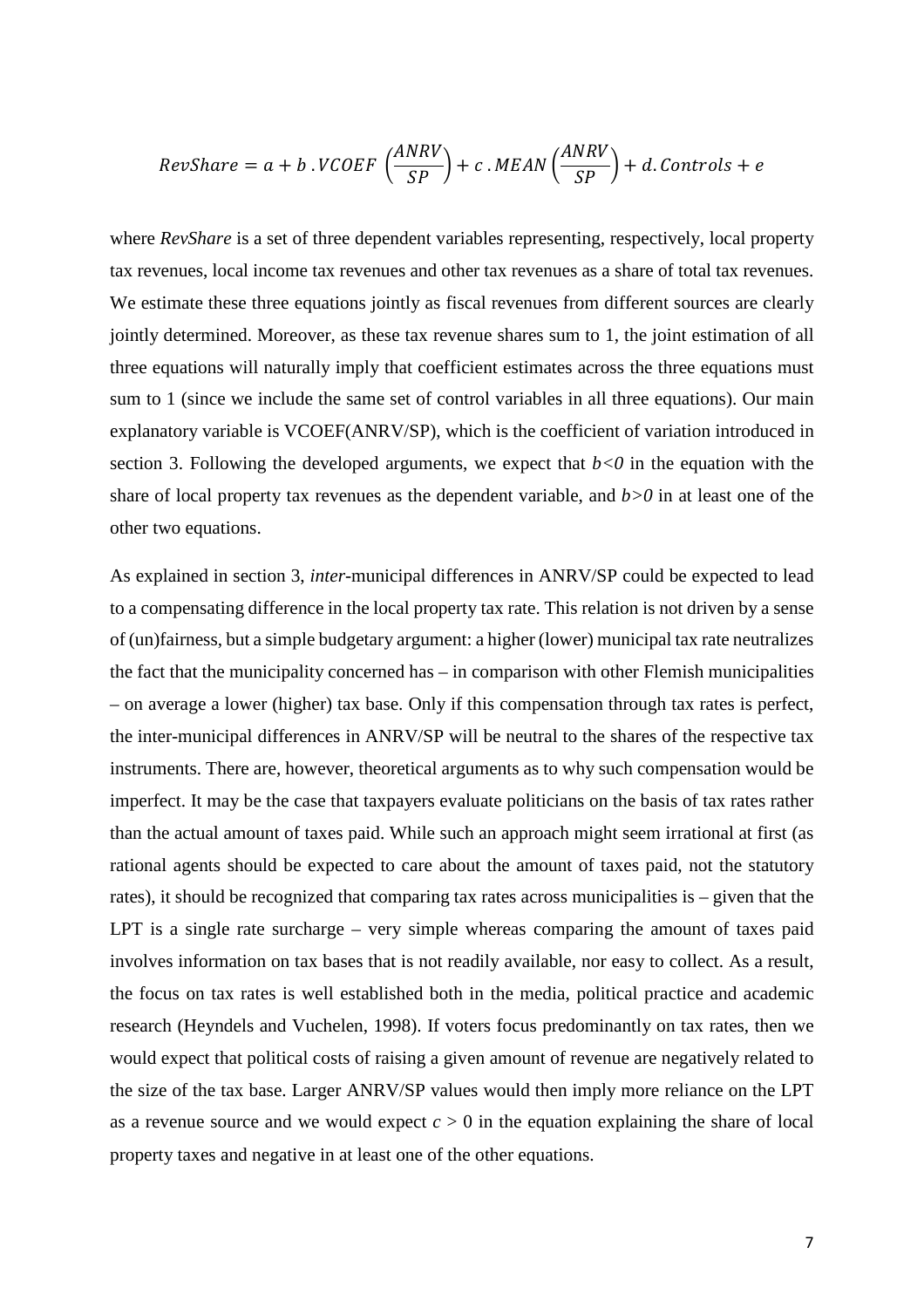In the previous argument, larger ANRV/SP values were (implicitly) taken to reflect larger ANRV values (and property tax base). Clearly, larger ANRV/SP values may also reflect lower housing prices. If that is the case, then higher ANRV/SP values might refer to lower wealth in the municipality. As wealth can be expected to correlate with income, this may indicate a relatively small income tax base. Hence, whereas in the former case the choice for using the LPT is driven by the larger size of the property tax base, in the latter case it is driven by the smaller size of its most realistic alternative: the income tax base. The empirical implication is that in the former case, a positive effect of ANRV/SP (c>0) for the equation explaining the share of local property taxes will be compensated by negative effects in both other equations, whereas in the latter case the compensation will occur mainly through the local income taxes. We return to this below.

Finally, we include an extensive set of control variables: i.e. the (log of) population size, the share of young (under 18) and elderly (over 65) inhabitants, average income per capita, the number of firms registered in the municipality (per capita), the ideological leaning of the local government (measured as a weighted average ideological position of the coalition parties on an 11-point Left-Right scale), the effective number of parties in the local parliament (in which each party is weighed by its number of seats in the local parliament), and the share of inhabitants renting their house (in the year 2001). Inclusion of these variables strengthens the ceteris paribus conditions in our analysis, although qualitatively similar results are obtained when these controls are excluded (or only statistically significant controls at conventional levels are retained).

## *4.1 Main Results*

Table 1 summarizes the results of the empirical analysis. The table is composed of three panels, summarizing the regression results on the tax share equations for local property taxes, local income taxes and other taxes respectively. Two main sets of results are provided. In columns (1) and (2), we estimate the model using VCOEF (ANRV/SP) and the average value of ANRV/SP as the central independent variables. In columns (3) and (4), we split the latter variable up in its component parts to verify the underlying mechanisms of the observed effects. In each case, we present one set of results on the complete set of available observations (columns (1) and (3)), and a robustness check including only municipalities with more than 10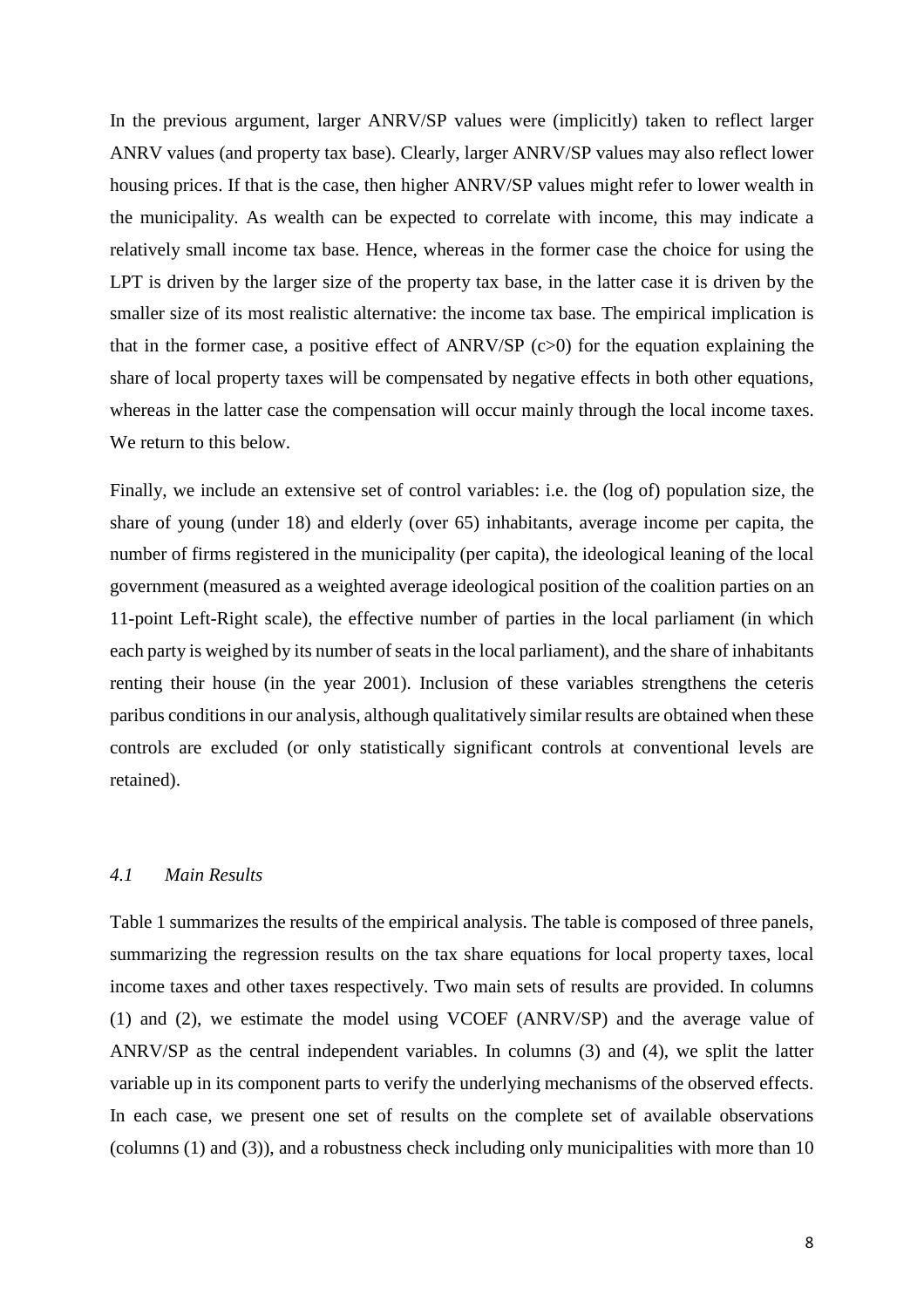registered sales in 2010 (columns (2) and (4)). Coefficients on the control variables are reported in the full tables in appendix  $A^{12}$  $A^{12}$  $A^{12}$ .

# Table 1

\_\_\_\_\_\_\_\_\_\_\_\_\_\_\_

\_\_\_\_\_\_\_\_\_\_\_\_\_\_\_

The results in table 1 show a clear and uniform tendency: Flemish municipalities do take the intra- and inter-municipal differences (inequity) in the ANRV/SP ratio into account when shaping their tax policy.

Intra-municipal differences in ANRV/SP – which indicate the level of horizontal inequity in the local property tax – as measured by VCOEF show a significant negative relation to the relative weight of the local property tax as a source of fiscal revenues for the local authorities (see panel I). Local politicians give preference to a larger use of the local income tax in cases of higher (horizontal) inequity of the local property tax (see panel II). The coefficient estimates are statistically significant at the 95% confidence level or better throughout all estimations in panels I and II of table 1. Although our inferences are limited to one particular case within a specific context, these results are very important. They indeed represent what is to our knowledge the first evidence on the political-economic hypothesis that tax policy and the tax structure are a function of the horizontal inequity of the tax base. Policy makers avoid (horizontally) inequitable taxes.

The inter-municipal differences in the ANRV/SP ratio appear to influence local fiscal policy as well. Municipalities where the average ANRV/SP ratio is relatively high make *more* use of the local property tax. This goes against the argument that local governments compensate for higher ANRV/SP ratios by lowering local property tax rates (as this suffices to collect a given tax revenue). Such compensation thus proves to be partial at best. In line with the predictions of the standard model of tax structure determination (Hettich and Winer, 1984, 1988, 1999), a

<span id="page-11-0"></span><sup>&</sup>lt;sup>12</sup> These results indicate that higher income levels and a higher share of renters (rather than owner-occupiers) increase reliance in income tax revenues and decrease the share of property tax revenues. The reverse holds for the number of firms registered in the municipality. Increased political fragmentation of the local council and a stronger right-wing orientation of the local government are associated with increased reliance on incomes taxes and less on property taxes. Population size tends to increase reliance on property taxation somewhat, but generally leaves the share of income and other tax revenues unaffected. Finally, population composition (in terms of the share of elderly and young inhabitants) displays a positive association with the share of property taxes, but depresses incomes tax reliance (for the share of elderly) and other taxes (for the share of young inhabitants).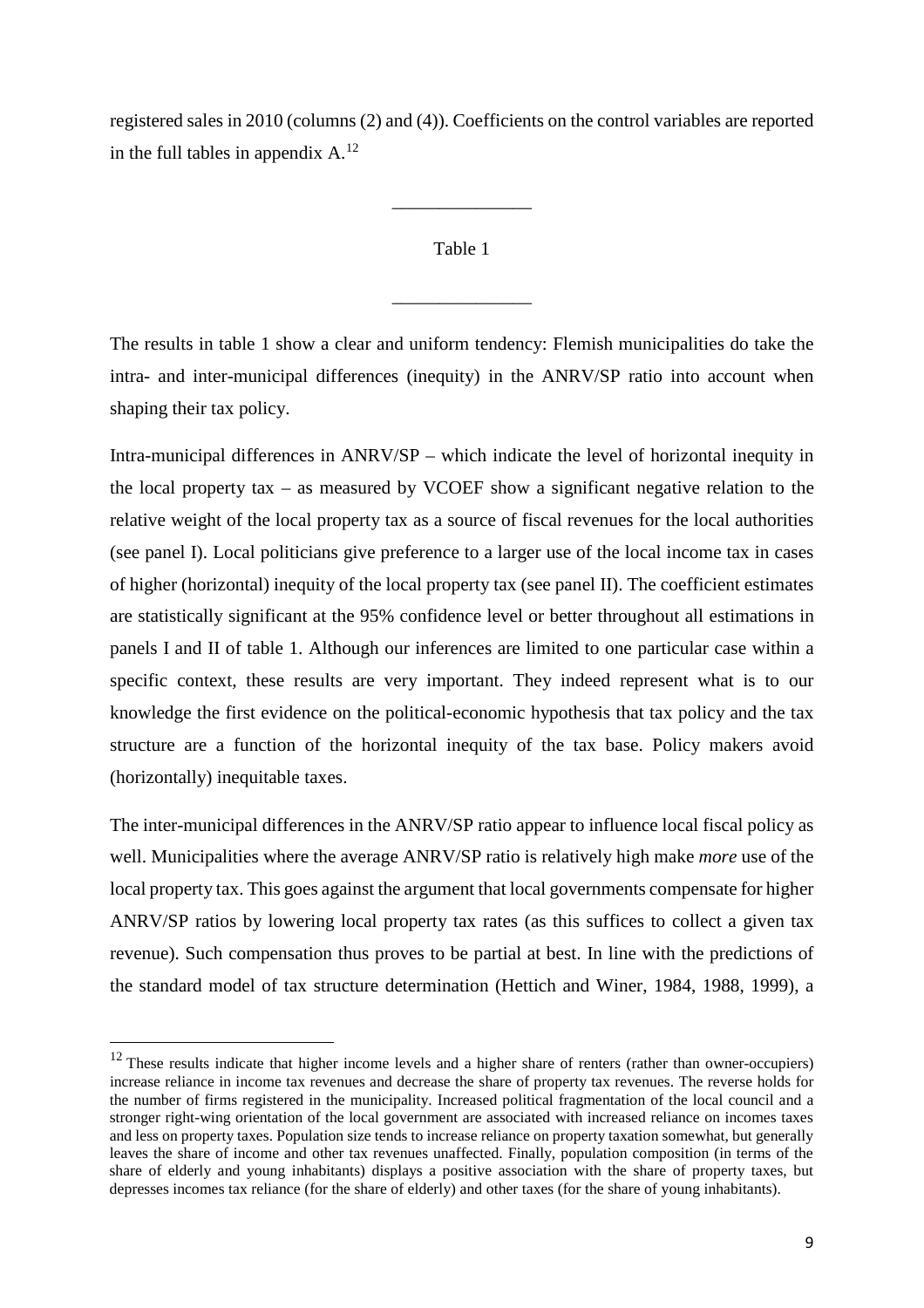higher tax base – as materialized in higher ANRV values – 'lowers the associated tax instrument's marginal cost function and increases the relative reliance on that instrument' (Geys) and Revelli, 2011, 417). If higher values of the ANRV/SP ratio rather reflect lower property sales prices, this may be taken to indicate a smaller local income tax base, thus also offering an argument to draw on the richer – LPT – tax base. To assess the empirical relevance of this line of argument, columns (3) and (4) include the average values of ANRV and SP separately.

This alternative specification first of all leaves our findings with respect to the effect of VCOEF (ANRV/SP) unaffected. It still statistically significantly reduces the property tax share and increases the income tax share. Moreover, the coefficient estimates for the average values of ANRV and SP are consistent with the idea that these variables pick up tax base effects. A higher average ANRV lowers the marginal electoral cost of the property tax (Geys and Revelli, 2011), which makes the property tax a more interesting fiscal instrument (and the income tax a less appealing one). Instead, a higher average sales price – which is associated with a lower marginal cost of the income tax – increases the income tax share and reduces the property tax share.

### *4.2 Robustness analysis using tax rates*

In this section, we replicate the analysis above using property and income tax *rates* rather than tax revenue *shares* as the central dependent variables.<sup>[13](#page-12-0)</sup> Although the main theoretical predictions refer to the extent to which specific revenue sources are employed by local governments – and thus suggest tax revenue shares as the optimal dependent variables – these outcomes are likely to be reflected in the fiscal decisions made with respect to the level of tax rates. Moreover, as discussed earlier, voters may – to save on information costs – base their evaluation of public policy on tax rates rather than the amounts of taxes paid. Electoral costs of taxation would then be more sensitive to rates than to the tax revenues. Hence, we would also expect that a larger intra-municipal horizontal inequity in the base of the local property tax puts downward pressure on the local property tax rate. The results from estimating a system of two

<span id="page-12-0"></span><sup>&</sup>lt;sup>13</sup> The analysis here is constrained to property and income tax rates since these are the only two major revenue sources where tax rates are comparable across municipalities. Both taxes involve only one tax rate at the local level, whereas other taxes generally have more complicated tax rate schedules. Moreover, their tax bases are determined by a higher-level government, whereas other local taxes often involve significant differences in the tax base. Note also that we exclude four outliers where the local income tax rate is set at 0% (3 cases) or 1% (1 case) to improve the precision of the estimation procedure.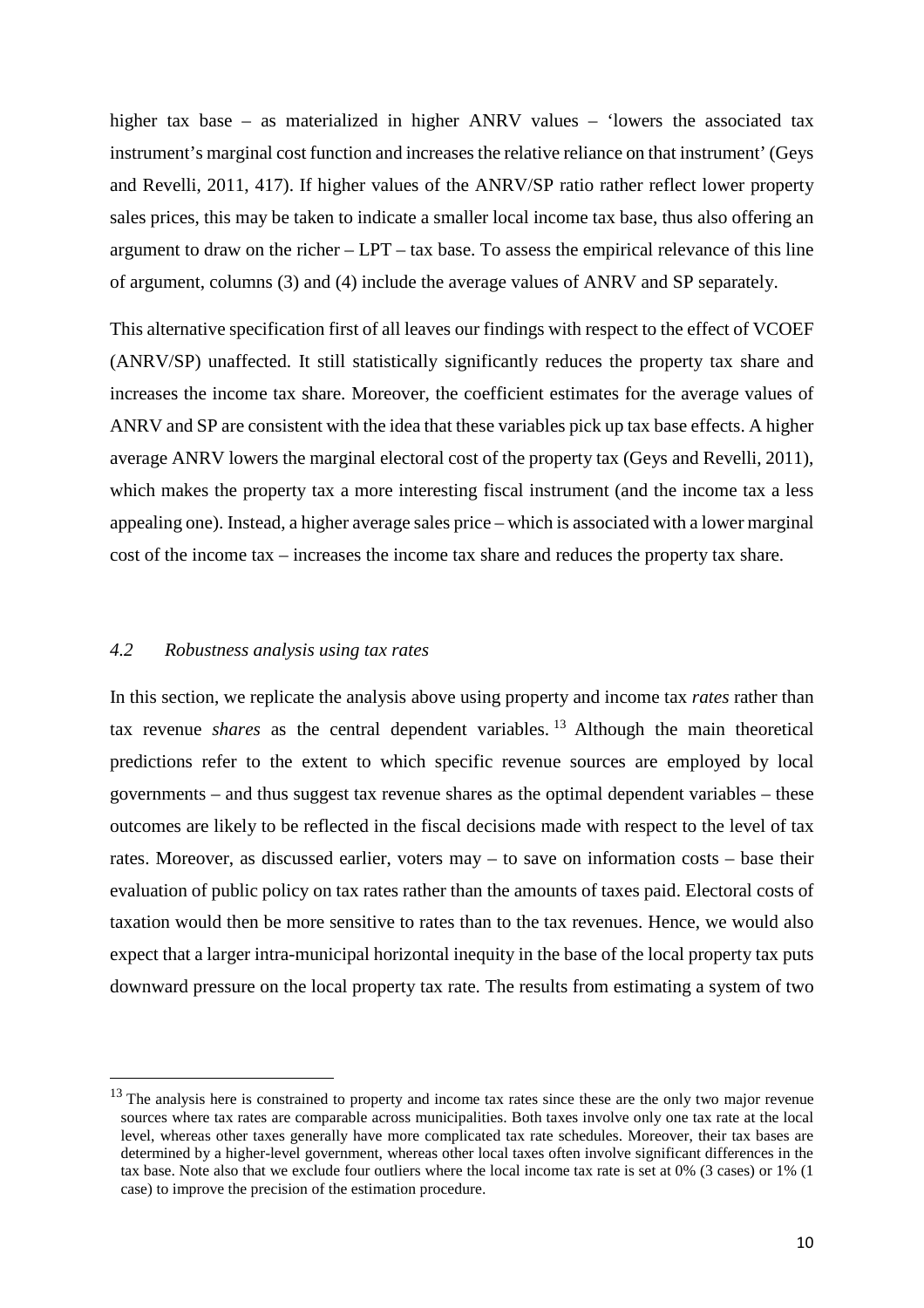seemingly unrelated regressions (SUR) – one for the property tax rate and one for the income tax rate – are provided in table 2 (using the same format as table 1).

## Table 2

\_\_\_\_\_\_\_\_\_\_\_\_\_\_\_

\_\_\_\_\_\_\_\_\_\_\_\_\_\_\_

The results in table 2 provide broad confirmation that the fiscal effects observed in table 1 are also reflected in local governments' tax rate decisions. Specifically, larger horizontal inequity in the local property tax base is reflected in lower property tax rates. The effect is statistically significant at the 90% confidence level or better in three out of four estimations. While we also observe a consistently positive point estimate for the income tax rate, this fails to reach statistical significance at conventional levels in most cases. The average ANRV/SP ratio, as well as higher values of its constituent parts, are associated with lower tax rates. Although we lacked specific theoretical predictions concerning these variables, these observations are likely to reflect the fact that lower tax rates suffice to collect a certain amount of tax revenue when the tax base (and general wealth level within the municipality) is high.

#### V. CONCLUSION

As in many other countries and regions, Flemish local governments have the authority to levy a variety of taxes. The property tax is one of the two predominant ones. It is a surcharge on the regional property tax. The tax base consists of properties' assessed net rental values (ANRV), which were supposed to be updated every 10 years. However, due to the enormous investment in time and money that this operation would require, there has not been a general reassessment since the original establishment in 1979. The protracted postponement of the reassessment led to an increasing discrepancy between the fiscal and the actual value of a property. The ANRV is no longer a good indicator of the sales price (or rental value; SP) of a property. In other words, the ANRV/SP ratio differs considerably between houses. As a result, houses with a similar price are taxed differently, which clearly undermines one of the preconditions for a good (and fair) tax: i.e. horizontal equity.

Regression analyses demonstrate that this horizontal inequity encourages local administrations to rely less on property taxes and rather resort to a more important use of the local income tax,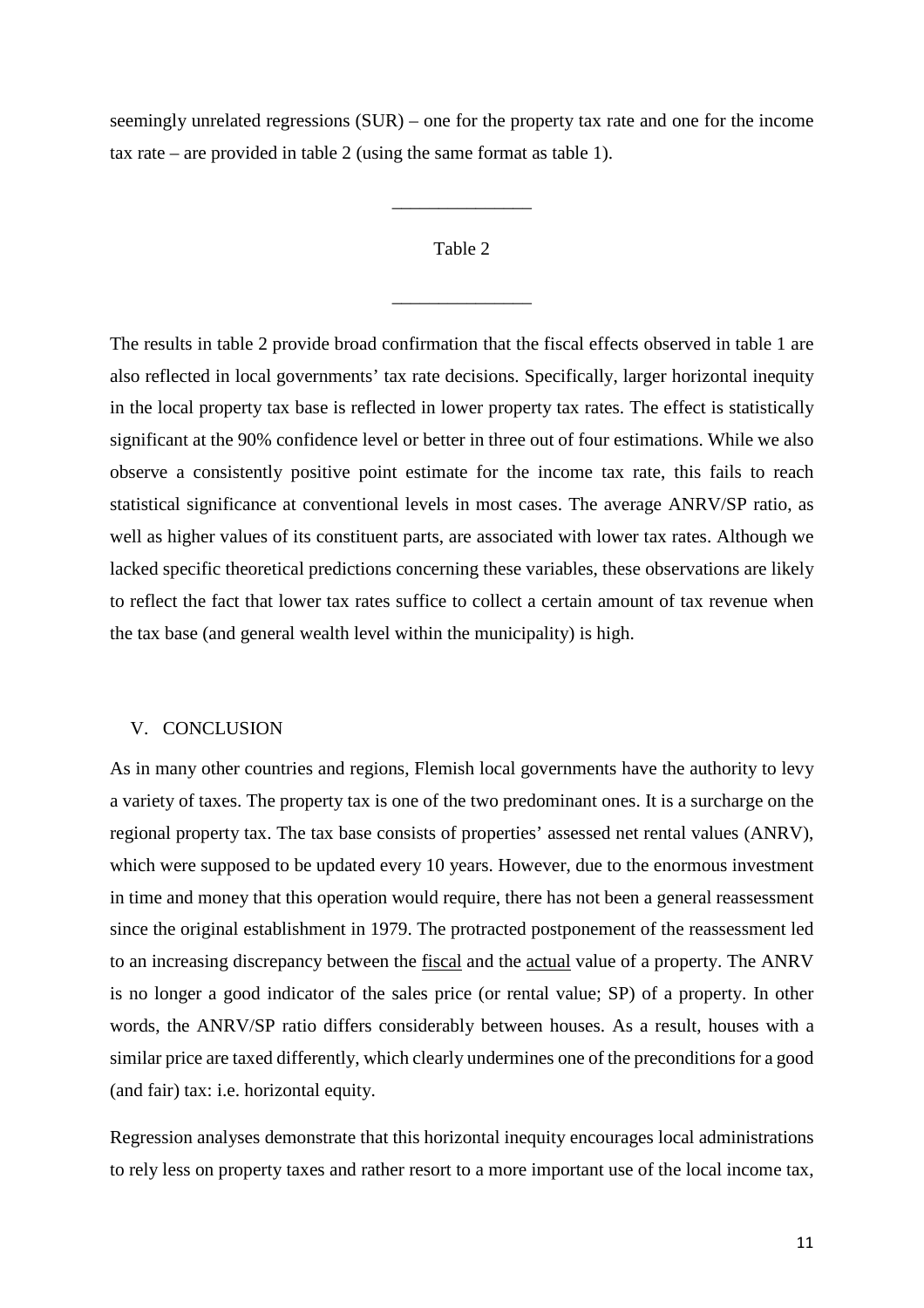where horizontal inequity can safely be assumed less problematic. Our empirical analysis thus supports that the horizontal inequity of a tax erodes the weight of this tax in the actual tax structure. This is in accordance with the model of Hettich and Winer (1984, 1988, 1999), which arguesthat electoral costs (in our case, the electoral cost of horizontal inequity) guide tax policy. To our knowledge, this is the first empirical test of this hypothesis in the extant international literature. The relevance and implications of our findings for policy makers are unmistakable. A further delay in the general reassessment of the ANRV values will most likely further erode the link between ANRVs and value of a house. In the long term, the ANRV will evolve towards an arbitrary value independent of the value of the taxed property. The horizontal inequity would aggravate. This has major implications for local tax policy. One of the main sources of fiscal revenue of municipalities risks losing a socially and politically acceptable tax base and as a result, risks becoming useless.

From a political-economic point of view, an interesting question concerns the feasibility of a general reassessment and – along with that – the optimal set-up of such an operation. Normative-theoretically, the situation is clear: if policy-makers want to turn the local property tax into a more equitable tax, a reassessment of the ANRVs (or a switch to a completely new system) is urgent and indispensable. Positive-theoretically, the case is more complicated. After all, it touches the essence of the analysis of Rose and Karran (1987): any reassessment or system switch would imply that some taxpayers (who paid 'too little') would have to pay more and others (who paid 'too much') would have to pay less. The political consequences would be asymmetrical: those who gain are satisfied, but moderately; those who lose are very unhappy and could punish policy-makers in the voting booth. Tax policy inertia can for that reason be a rational policy option in the short run. The long run consequences (of ever-growing inequity) are more problematic. Even then, sustaining an inequitable tax can be politically more rewarding than dealing with this inequity: 'By sustaining familiar taxes, inertia tends to make taxation politically acceptable, or at least less unacceptable. (…). Familiarity tends to increase acceptance, if only by a process of resignation' (Rose and Karran, 1987, 7). In any case, a switch to a more equitable system would without any doubt be an extremely delicate political exercise.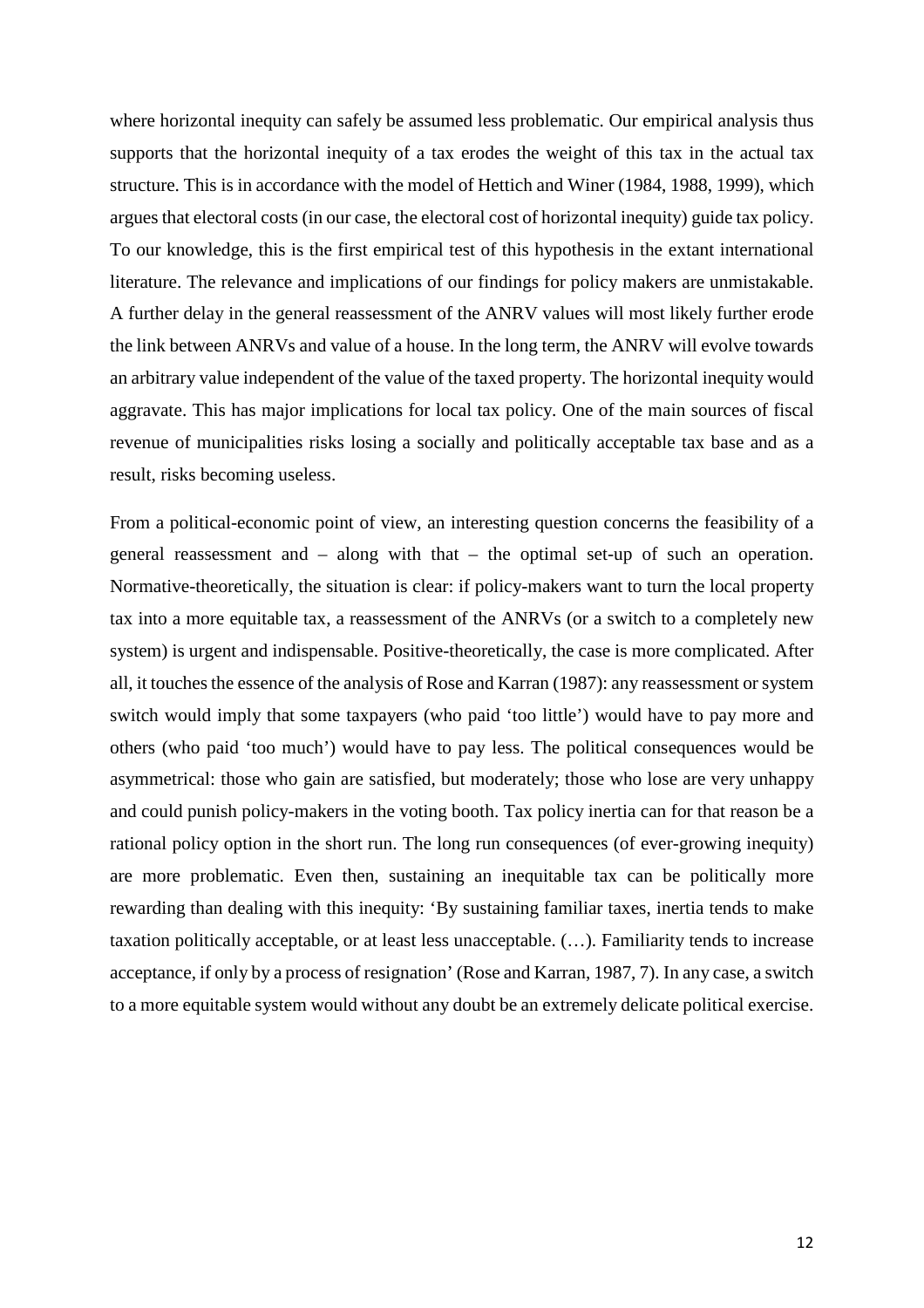#### REFERENCES

- Ashworth, John, Benny Geys and Bruno Heyndels (2006). Determinants of Tax Innovation: the Case of Environmental Taxes in Flemish Municipalities, *European Journal of Political Economy.* 22: 223-247.
- Downs, Anthony (1960). Why the Government Budget is Too Small in a Democracy, *World Politics.* 20: 541-563.
- Ferede, Ergete, Bev Dahlby and Ebenezer Adjei (2015). Determinants of statutory tax rate changes by the Canadian Provinces, *Economics of Governance*, 16: 27-51.
- Geys, Benny and Federico Revelli (2011). Economic and political foundations of local tax structures: an empirical investigation of the tax mix of Flemish municipalities, *Environment and Planning C: Government and Policy.* 29: 410-427.
- Gibson, John (1990). *The Politics and Economics of the Poll Tax. Mrs Thatcher's Downfall,* Warley: Emas Ltd.
- Hansen, Susan B. (1983) *The Politics of Taxation. Revenue without Representation*. New York: Praeger Publishers.
- Hennighausen, Tanja and Friedrich Heinemann (2015). Don't Tax Me? Determinants of Individual Attitudes Toward Progressive Taxation, *German Economic Review*, 16(3). 255- 289.
- Hettich Walter and Stanley Winer (1984). A Positive Model of Tax Structure, *Journal of Public Economics.* 24: 67-87.
- Hettich Walter and Stanley Winer (1988). Economic and Political Foundations of Tax Structure, *American Economic Review.* 78 (4): 701-712.
- Hettich Walter and Stanley Winer (1999). *Democratic Choice and Taxation, a Theoretical and Empirical Analysis*, Cambridge: Cambridge University Press.
- Heyndels, Bruno and Jozef Vuchelen (1998). Tax mimicking in Belgian municipalities, *National Tax Journal.* 60: 89-101.
- Kaplanoglou, Georgia, Vassilis T. Rapanos and Ioanna C. Bardakas (2015). Does Fairness Matter for the Success of Fiscal Consolidation?, *Kyklos.* 68(2): 197-219.
- Kenny, Lawrence and Stanley Winer (2006). Taxation in the World: An Empirical Investigation of the Importance of Tax Bases, Collection Costs and Political Regime, *International Tax and Public Finance.* 13: 181-215.
- Lin, Tzu-Chin (2010). Property tax inequity resulting from inaccurate assessment The Taiwan experience, *Land use Policy.* 27: 511-517.
- Mahieu, Bram, Bruno Heyndels, Junior Burssens, Stijn Goeminne and Carine Smolders (2012). Een analyse van de relatie tussen KI en woningprijzen in de Vlaamse centrumsteden, *Documentatieblad.* 72(2): 162-221.
- Mahieu, Bram, Bruno Heyndels and Benny Geys (2014). Fiscale onrechtvaardigheid als politiek argument in het belastingbeleid van de Vlaamse gemeenten, *Res Publica.* 56(2): 149-170.
- Musgrave, Richard A. and Peggy B. Musgrave (1989). *Public Finance in Theory and Practice.* McGraw Hill International Editions.
- Profeta, Paola, Simona Scabrosetti and Stanley L. Winer (2014). Wealth transfer taxation: an empirical investigation, *International Tax and Public Finance.* 21: 720-767.
- Revelli, Federico (2013). Tax Mix and Other Kinks, *Journal of Law & Economics.* 56(3): 741- 775.
- Rose, Richard and Terence Karran (1987). *Taxation by Political Inertia*. London: Allen & Unwin.
- Smith, Adam (1776 [1976]). *An Inquiry into the Nature and Causes of the Wealth of Nations* Campbell R.H. and A.S. Skinner (Eds.). Oxford: Oxford University Press.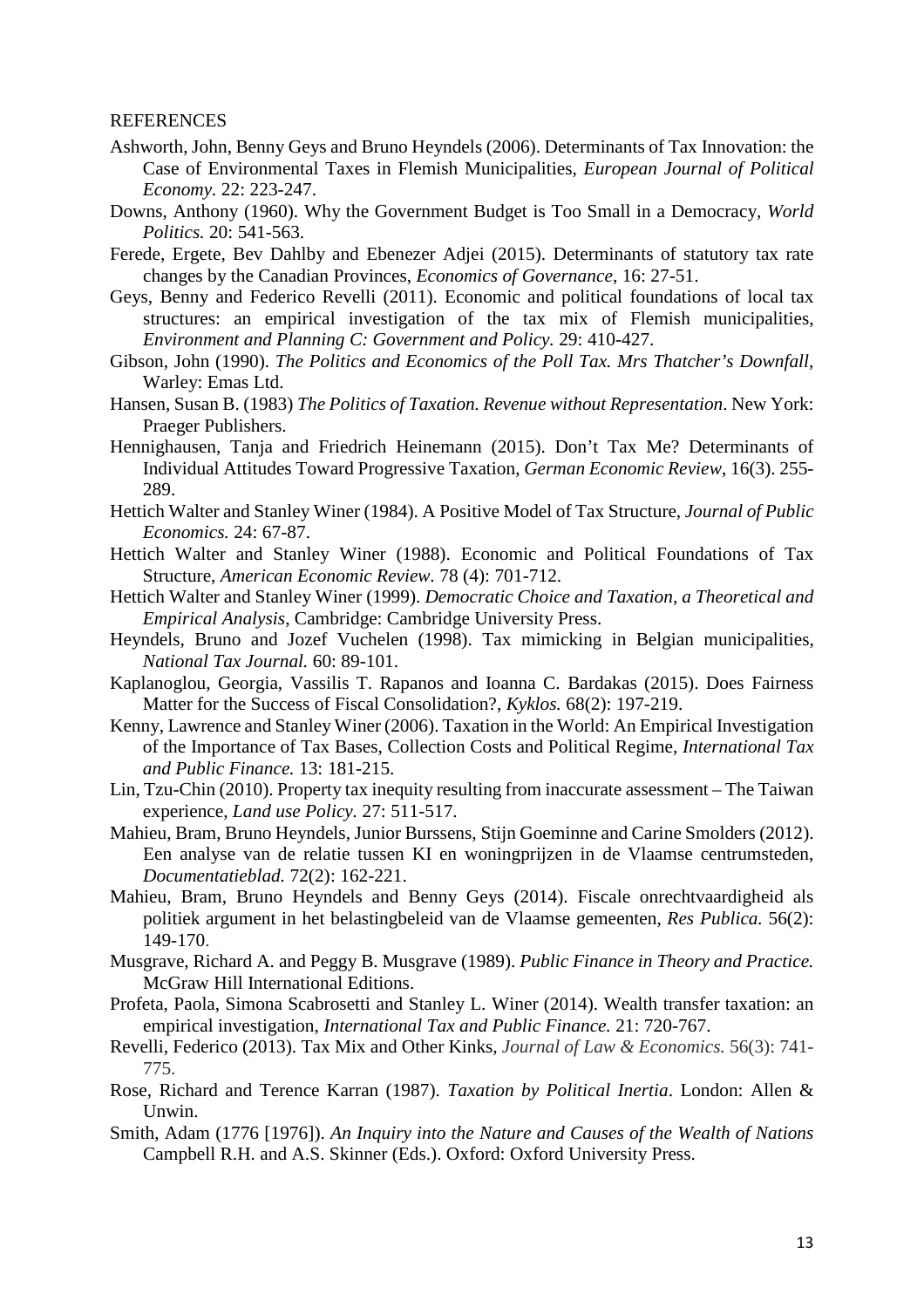- Steinmo, Sven (1998). *Introduction*, in: Sven Steinmo (ed.), *Tax Policy, The international library of comparative public policy.* London: Edward Elgar Publishing.
- Stix, Helmut (2013). Does the Broad Public Want to Consolidate Public Debt? The Role of Fairness and Policy Credibility, *Kyklos.* 66: 102-129.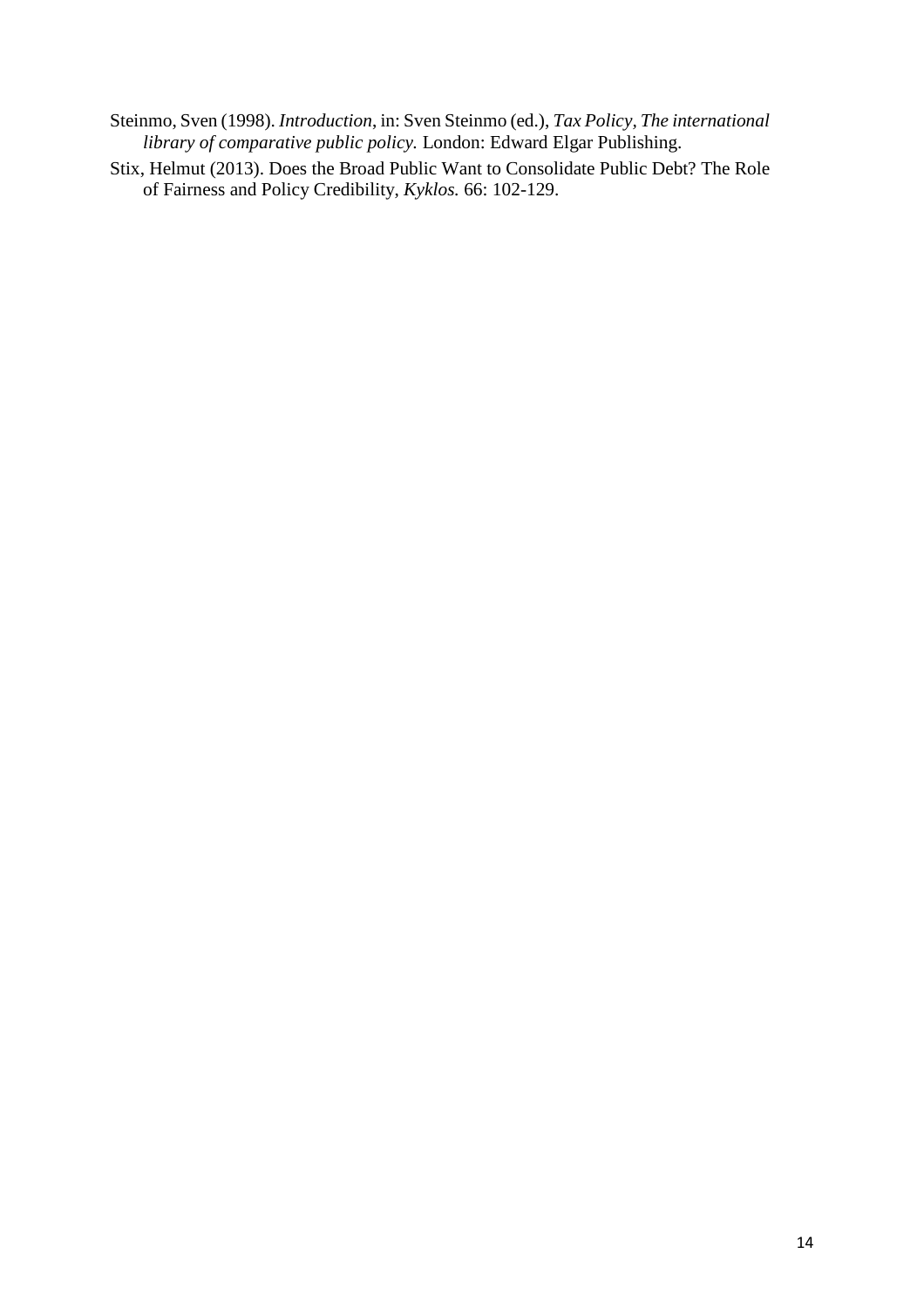

#### **Figure 1: Distribution of ANRV/SP and coefficient of variation in ANRV/SP**

Note: The left-hand panel in the figure depicts the number of municipalities with a given level of the ratio of assessed net-rental values over sales prices (ANRV/SP). The average ratio of 3,54 gives an assessed rental value of 354 euro per 100.000 euro in sales price (3,54x100). The right-hand panel depicts the number of municipalities with a given level of the coefficient of variation in the ratio of assessed net-rental values over sales prices (ANRV/SP), which indicates the level of intra-municipal horizontal inequity in the tax base of the local property tax. ( $N = 308$  Flemish municipalities)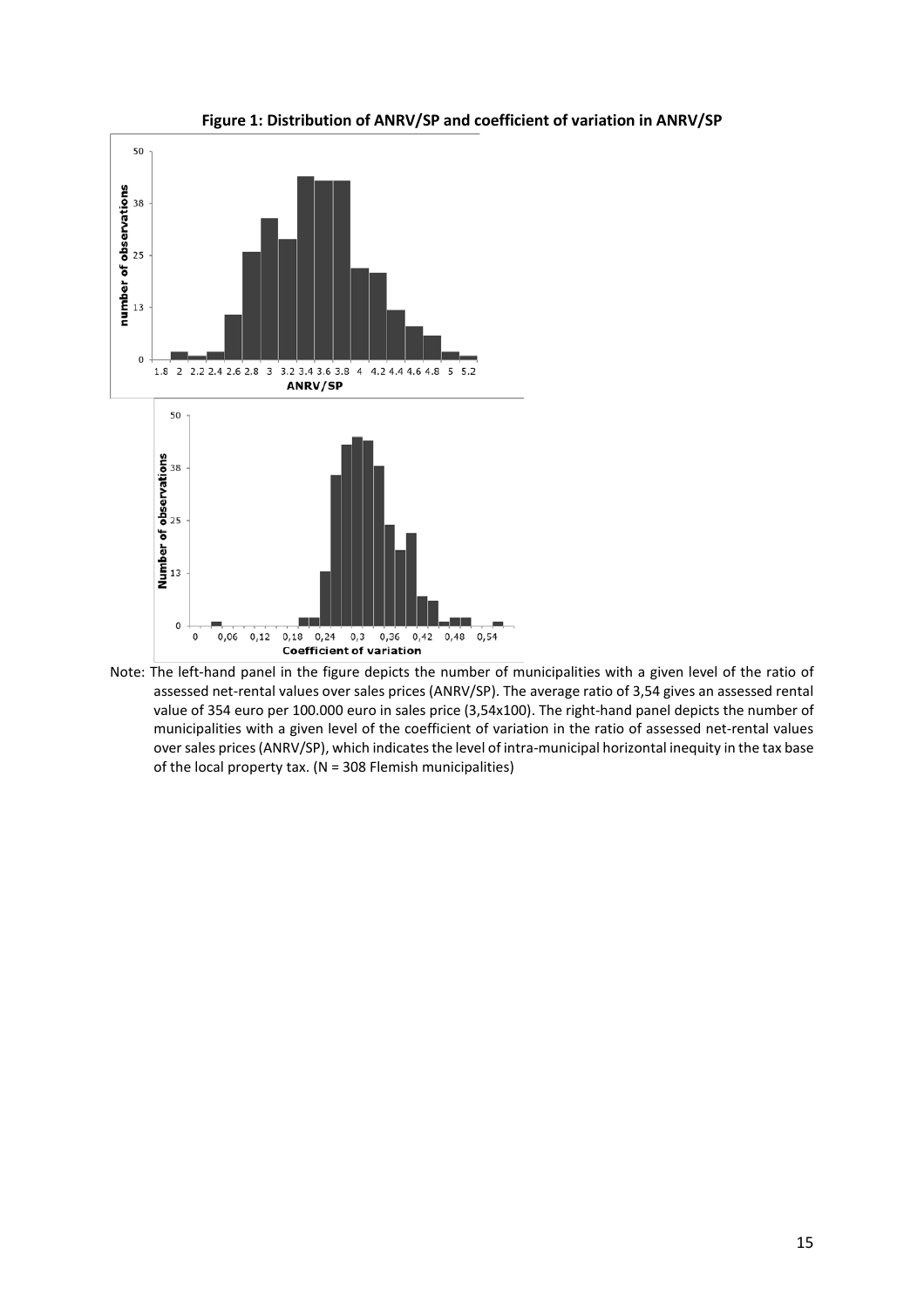| Table 1: Fiscal fairness and tax revenue shares in 304 Flemish municipalities, 2010 |                                                           |                           |                           |                           |  |  |  |
|-------------------------------------------------------------------------------------|-----------------------------------------------------------|---------------------------|---------------------------|---------------------------|--|--|--|
|                                                                                     | (1)                                                       | (2)                       | (3)                       | (4)                       |  |  |  |
|                                                                                     | Full sample                                               | Minimum 10 sales          | Full sample               | Minimum 10 sales          |  |  |  |
|                                                                                     | Panel I: Share of property tax revenues in total revenues |                           |                           |                           |  |  |  |
| VCOEF (ANRV/SP)                                                                     | $-0.169$ ***<br>$(-2.58)$                                 | $-0.218$ ***<br>$(-3.16)$ | $-0.150**$<br>$(-2.29)$   | $-0.198$ ***<br>$(-2.88)$ |  |  |  |
| MEAN (ANRV/SP)                                                                      | $0.021$ ***<br>(2.80)                                     | $0.021$ ***<br>(2.72)     |                           |                           |  |  |  |
| <b>ANRV</b><br>(in 1,000)                                                           |                                                           |                           | $0.113***$<br>(3.35)      | $0.111***$<br>(3.25)      |  |  |  |
| <b>SP</b><br>(in 100,000)                                                           |                                                           |                           | $-0.094$ ***<br>$(-3.10)$ | $-0.089$ ***<br>$(-2.91)$ |  |  |  |
| $R^2$                                                                               | 0.326                                                     | 0.325                     | 0.337                     | 0.338                     |  |  |  |
|                                                                                     | Panel II: Share of income tax revenues in total revenues  |                           |                           |                           |  |  |  |
| VCOEF (ANRV/SP)                                                                     | $0.274$ ***<br>(3.22)                                     | $0.345$ ***<br>(3.86)     | $0.259$ ***<br>(3.03)     | $0.329$ ***<br>(3.67)     |  |  |  |
| MEAN (ANRV/SP)                                                                      | $-0.014$<br>$(-1.40)$                                     | $-0.013$<br>$(-1.30)$     |                           |                           |  |  |  |
| <b>ANRV</b><br>(in 1,000)                                                           |                                                           |                           | $-0.069$<br>$(-1.56)$     | $-0.065$<br>$(-1.48)$     |  |  |  |
| <b>SP</b><br>(in 100,000)                                                           |                                                           |                           | $0.066*$<br>(1.66)        | 0.061<br>(1.52)           |  |  |  |
| $R^2$                                                                               | 0.419                                                     | 0.426                     | 0.421                     | 0.429                     |  |  |  |
|                                                                                     | Panel III: Share of other tax revenues in total revenues  |                           |                           |                           |  |  |  |
| <b>VCOEF (ANRV/SP)</b>                                                              | $-0.105*$<br>$(-1.74)$                                    | $-0.126$ **<br>$(-1.98)$  | $-0.109*$<br>$(-1.80)$    | $-0.131**$<br>$(-2.04)$   |  |  |  |
| MEAN (ANRV/SP)                                                                      | $-0.007$<br>$(-1.07)$                                     | $-0.008$<br>$(-1.11)$     |                           |                           |  |  |  |
| <b>ANRV</b><br>(in 1,000)                                                           |                                                           |                           | $-0.044$<br>$(-1.42)$     | $-0.045$<br>$(-1.43)$     |  |  |  |
| <b>SP</b><br>(in 100,000)                                                           |                                                           |                           | $-0.029$<br>$(-1.01)$     | $-0.029$<br>$(-1.00)$     |  |  |  |
| R <sup>2</sup>                                                                      | 0.296                                                     | 0.297                     | 0.298                     | 0.299                     |  |  |  |
| Controls                                                                            | YES                                                       | YES                       | <b>YES</b>                | YES                       |  |  |  |
| N                                                                                   | 307                                                       | 302                       | 307                       | 302                       |  |  |  |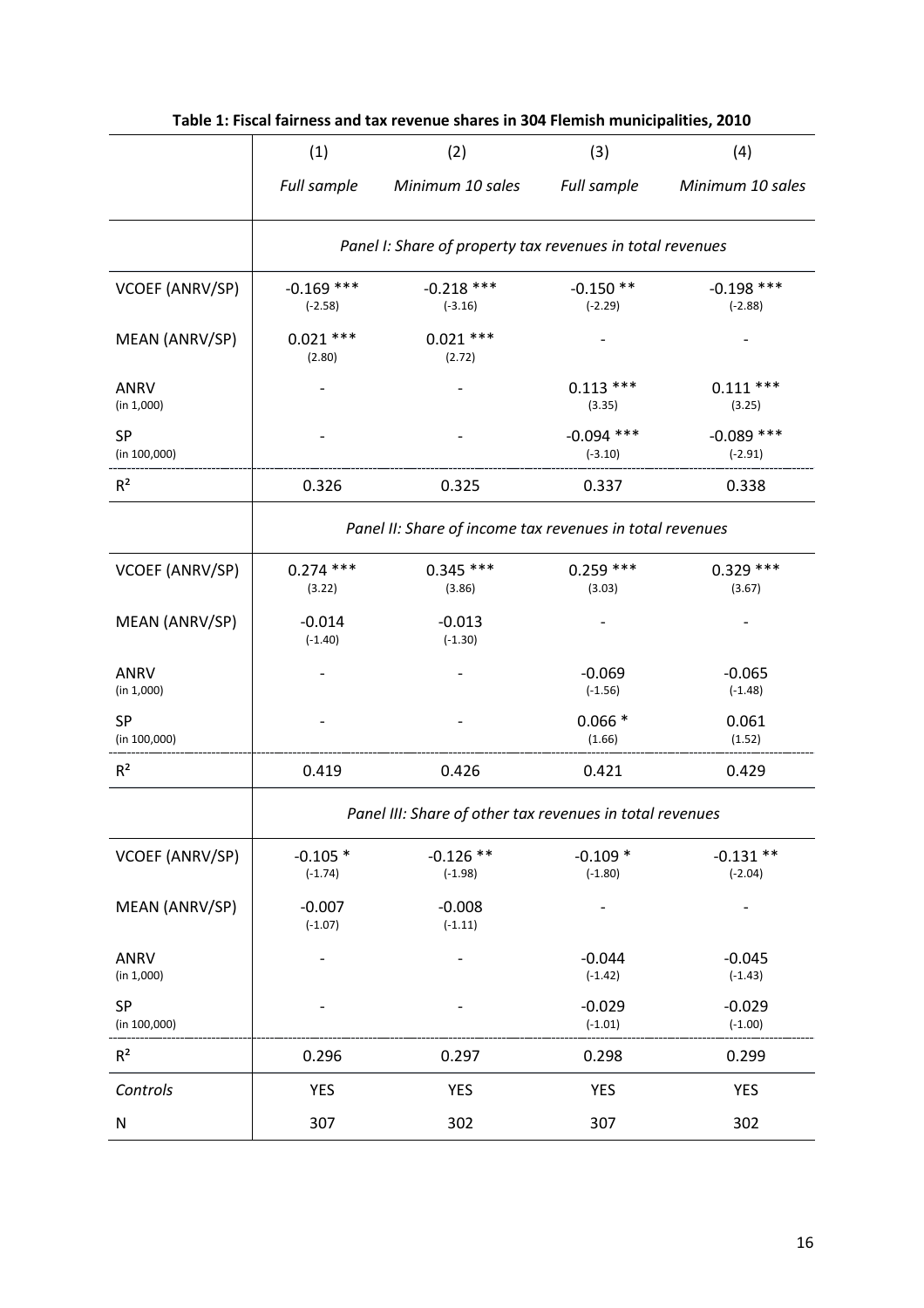Note: The dependent variable is the share of property tax revenues (Panel I), income tax revenues (Panel II) and other tax revenues (Panel III) in total revenues. VCOEF(ANRV/SP) is the coefficient of variation in the ratio of assessed net-rental values over sales prices in a municipality (which indicates the level of intra-municipal horizontal inequity in the tax base of the local property tax). MEAN(ANRV/SP) is the average value of the ratio of assessed net-rental values over sales prices in a municipality. ANRV is the average assessed netrental value, while SP is the average sales price. All equations include controls for population size, age composition, income per capita, number of firms per capita, the ideological leaning of the local government, the effective number of parties in the local parliament, and the share of inhabitants renting their house. Observations are at the municipality level, and standard errors are reported in brackets: \*\*\* significant at 1%, \*\* at 5% and \* at 10%.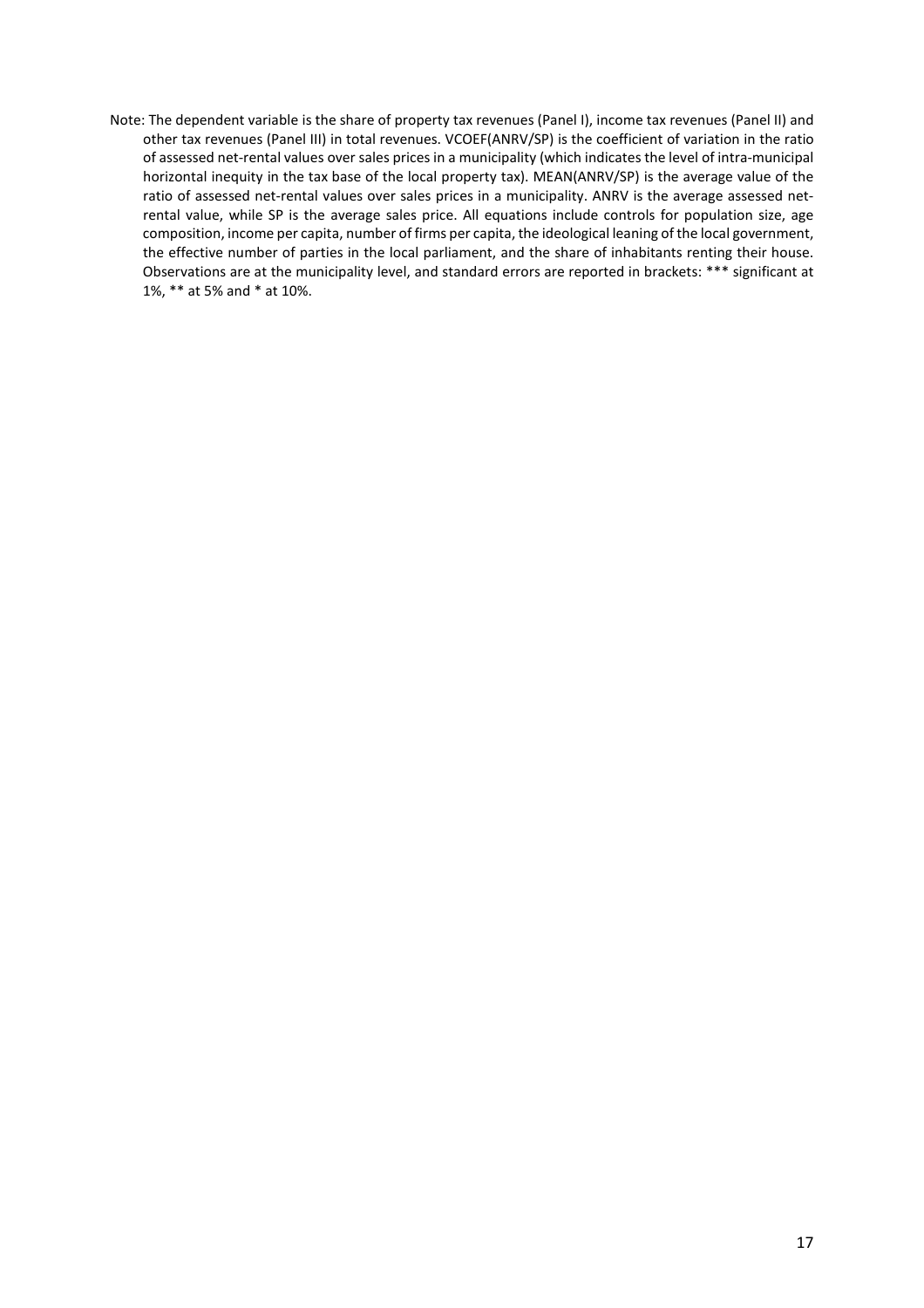|                           | (1)                        | (2)                        | (3)                         | (4)                         |  |
|---------------------------|----------------------------|----------------------------|-----------------------------|-----------------------------|--|
|                           | Full sample                | Minimum 10 sales           | Full sample                 | Minimum 10 sales            |  |
|                           | Panel I: Property tax rate |                            |                             |                             |  |
| VCOEF (ANRV/SP)           | -387.010 *<br>$(-1.71)$    | $-561.028$ **<br>$(-2.37)$ | $-243.138$<br>$(-1.16)$     | $-388.167*$<br>$(-1.77)$    |  |
| MEAN (ANRV/SP)            | $-247.234$ ***<br>(9.44)   | $-244.971$ ***<br>(9.30)   |                             |                             |  |
| <b>ANRV</b><br>(in 1,000) |                            |                            | $-845.116$ ***<br>$(-7.81)$ | $-820.170$ ***<br>$(-7.57)$ |  |
| <b>SP</b><br>(in 100,000) |                            |                            | $-263.498$ ***<br>(2.65)    | -290.209 ***<br>(2.92)      |  |
| R <sup>2</sup>            | 0.444                      | 0.439                      | 0.528                       | 0.527                       |  |
|                           | Panel II: Income tax rate  |                            |                             |                             |  |
| VCOEF (ANRV/SP)           | 0.721<br>(0.89)            | 1.125<br>(1.32)            | 1.095<br>(1.40)             | $1.568*$<br>(1.90)          |  |
| MEAN (ANRV/SP)            | $-0.444$ ***<br>$(-4.76)$  | $-0.427$ ***<br>$(-4.51)$  |                             |                             |  |
| <b>ANRV</b><br>(in 1,000) |                            |                            | $-1.335$ ***<br>$(-3.31)$   | $-1.249$ ***<br>$(-3.06)$   |  |
| <b>SP</b><br>(in 100,000) |                            |                            | $-0.942**$<br>$(-2.55)$     | $-1.035$ ***<br>$(-2.76)$   |  |
| $R^2$                     | 0.151                      | 0.147                      | 0.211                       | 0.212                       |  |
| Controls                  | <b>YES</b>                 | <b>YES</b>                 | <b>YES</b>                  | <b>YES</b>                  |  |
| N                         | 303                        | 298                        | 303                         | 298                         |  |

#### **Table 2: Fiscal fairness and tax rates in 304 Flemish municipalities, 2010**

Note: The dependent variable is the property tax rate (Panel I) or income tax rate (Panel II). VCOEF(ANRV/SP) is the coefficient of variation in the ratio of assessed net-rental values over sales prices in a municipality (which indicates the level of intra-municipal horizontal inequity in the tax base of the local property tax). MEAN(ANRV/SP) is the average value of the ratio of assessed net-rental values over sales prices in a municipality. ANRV is the average assessed net-rental value, while SP is the average sales price. All equations include controls for population size, age composition, income per capita, number of firms per capita, the ideological leaning of the local government, the effective number of parties in the local parliament, and the share of inhabitants renting their house. Observations are at the municipality level, and standard errors are reported in brackets: \*\*\* significant at 1%, \*\* at 5% and \* at 10%.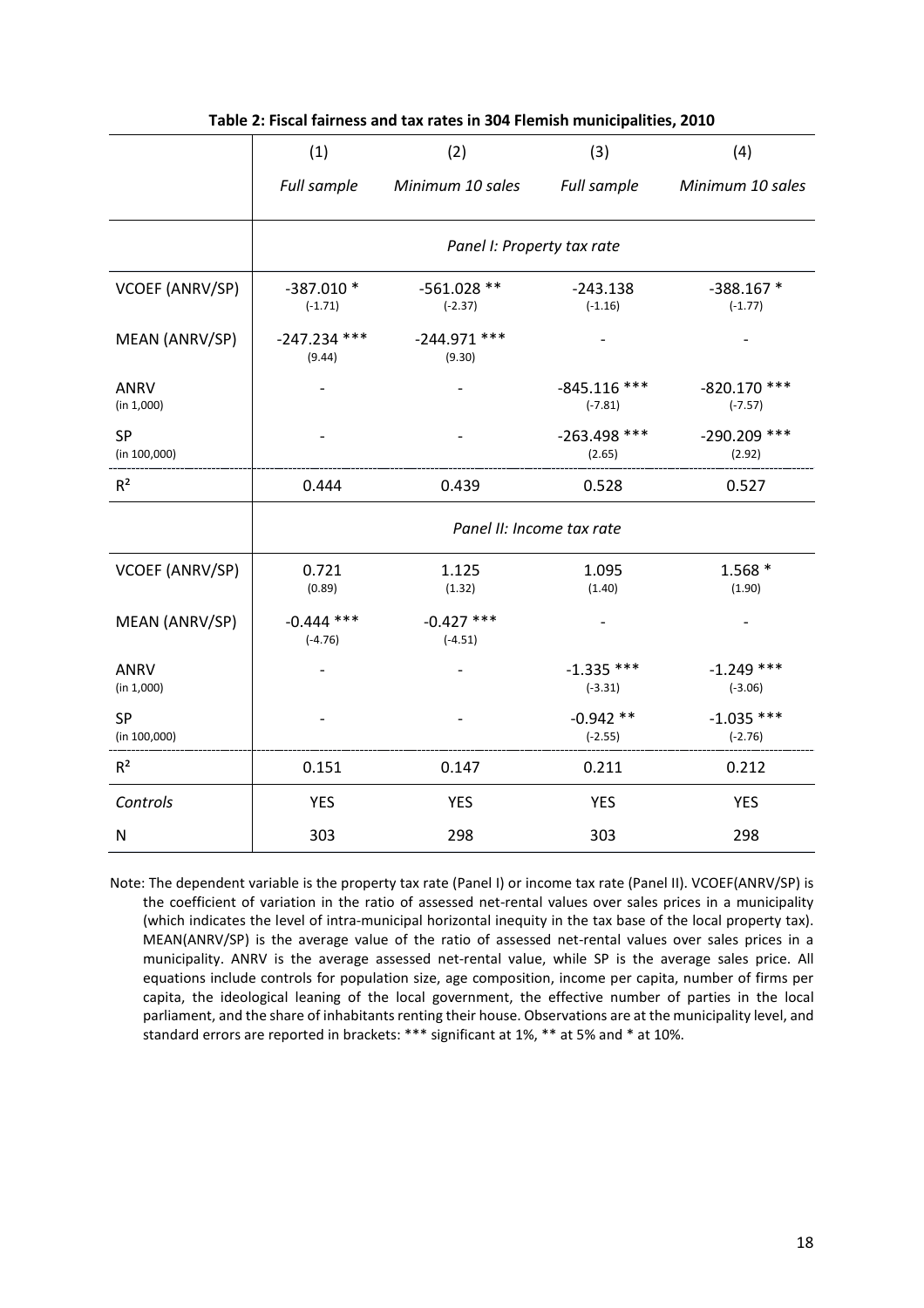# **Appendix A**

| <b>Variable</b> | <b>Description</b>                                                                                   | <b>Clarification</b>                                                                                                                                                       |  |
|-----------------|------------------------------------------------------------------------------------------------------|----------------------------------------------------------------------------------------------------------------------------------------------------------------------------|--|
| LPT             | Local property tax                                                                                   |                                                                                                                                                                            |  |
| <b>LIT</b>      | Local income tax                                                                                     |                                                                                                                                                                            |  |
| ANRV            | Assessed net rental value                                                                            |                                                                                                                                                                            |  |
| <b>SP</b>       | Sales price                                                                                          |                                                                                                                                                                            |  |
| ANRV/SP         | Ratio of the assessed net rental<br>value on the sales price (sales<br>price expressed in 1000 euro) | The average ratio of 3,54 gives<br>an assessed rental value of 354<br>euro per 100.000 euro in sales<br>price (3,54x100)                                                   |  |
| <b>VCOEF</b>    | Coefficient of variation (the<br>ratio of the standard deviation<br>to the average of a variable)    | A VCOEF = $\theta$ indicates that<br>there is no variation in the<br>variable, VCOEF = $1$ indicates<br>that the standard deviation<br>equals the mean of the<br>variable. |  |
| VCOEF (ANRV/SP) | Coefficient of variation in the<br>ANRV/SP ratio                                                     | A higher value indicates a<br>larger variation in ANRV for<br>similar valued properties (i.e.<br>with a given sales price).                                                |  |

# **Table A.1: list of abbreviations of key variables (in order of appearance)**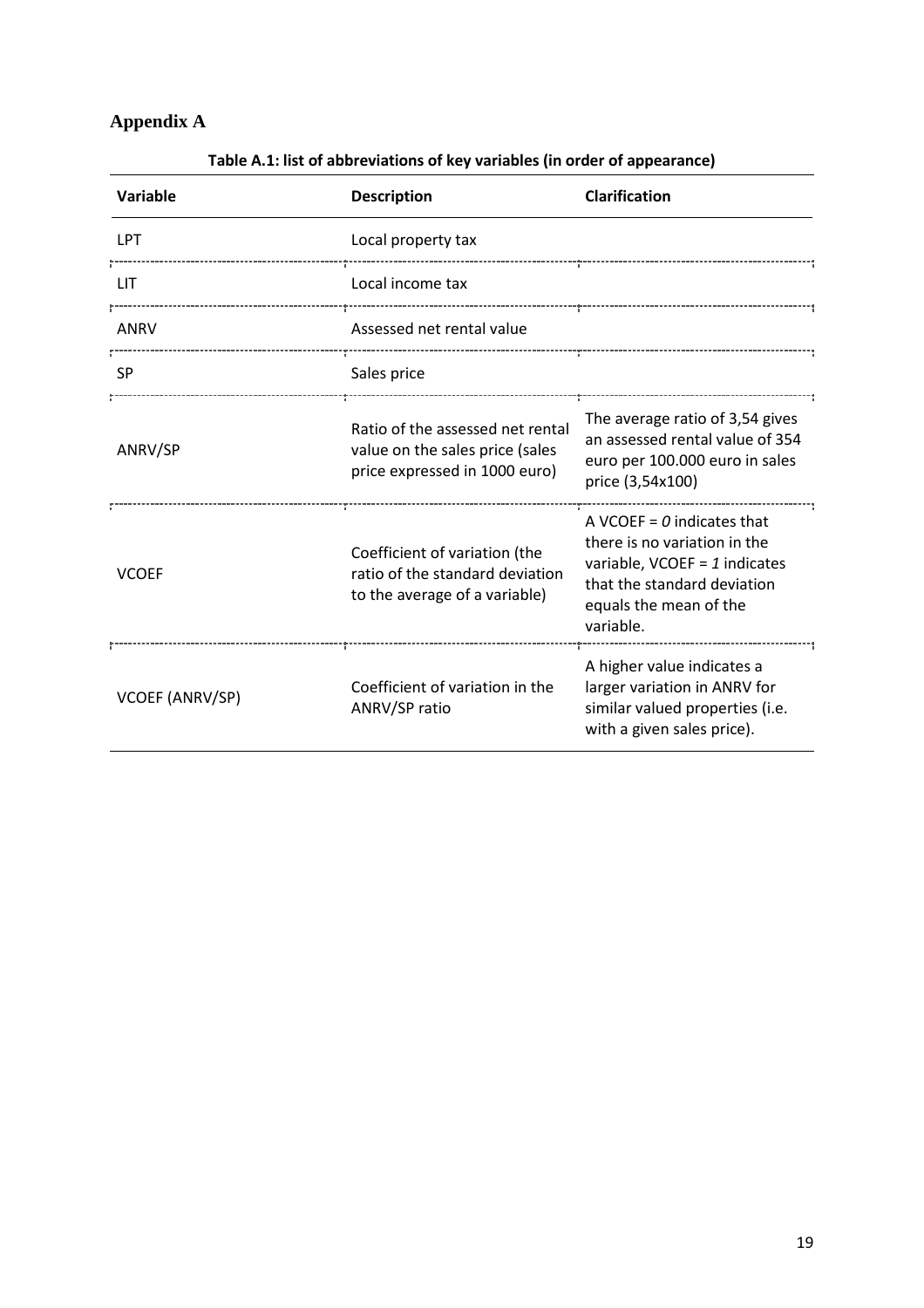|                                   | (1)                                                             | (2)                   | (3)                                                            | (4)                       | (5)                                                         | (6)                      |
|-----------------------------------|-----------------------------------------------------------------|-----------------------|----------------------------------------------------------------|---------------------------|-------------------------------------------------------------|--------------------------|
|                                   | <b>Full sample</b>                                              | Minimum 10<br>sales   | Full sample                                                    | Minimum 10<br>sales       | Full sample                                                 | Minimum 10<br>sales      |
|                                   | Panel I: Share of property<br>tax revenues in total<br>revenues |                       | Panel II: Share of income<br>tax revenues in total<br>revenues |                           | Panel III: Share of other tax<br>revenues in total revenues |                          |
| Constant                          | $0.259*$                                                        | $0.271*$              | 0.055                                                          | 0.050                     | $0.686$ ***                                                 | $0.679$ ***              |
|                                   | (1.75)                                                          | (1.75)                | (0.29)                                                         | (0.25)                    | (5.04)                                                      | (4.75)                   |
| <b>VCOEF</b>                      | $-0.169$ ***                                                    | $-0.218$ ***          | $0.274$ ***                                                    | $0.345$ ***               | $-0.105*$                                                   | $-0.126$ **              |
| (ANRV/SP)                         | $(-2.58)$                                                       | $(-3.16)$             | (3.22)                                                         | (3.86)                    | $(-1.74)$                                                   | $(-1.98)$                |
| <b>MEAN</b>                       | $0.021$ ***                                                     | $0.021$ ***           | $-0.014$                                                       | $-0.013$                  | $-0.007$                                                    | $-0.008$                 |
| (ANRV/SP)                         | (2.80)                                                          | (2.72)                | $(-1.40)$                                                      | $(-1.30)$                 | $(-1.07)$                                                   | $(-1.11)$                |
| Income                            | $-0.007$ ***                                                    | $-0.007$ ***          | $0.009$ ***                                                    | $0.009$ ***               | $-0.002$                                                    | $-0.002$                 |
|                                   | $(-3.77)$                                                       | $(-3.85)$             | (3.75)                                                         | (3.89)                    | $(-1.19)$                                                   | $(-1.27)$                |
| Firms<br>per<br>cap               | $1.852$ ***<br>(6.51)                                           | $1.752***$<br>(5.96)  | $-1.344$ ***<br>$(-3.64)$                                      | $-1.199$ ***<br>$(-3.16)$ | $-0.508*$<br>$(-1.94)$                                      | $-0.553$ **<br>$(-2.03)$ |
| Ideology                          | $-0.015$ ***                                                    | $-0.014$ ***          | $0.018***$                                                     | $0.016$ ***               | $-0.003$                                                    | $-0.002$                 |
|                                   | $(-2.86)$                                                       | $(-2.59)$             | (2.62)                                                         | (2.31)                    | $(-0.58)$                                                   | $(-0.44)$                |
| Effective<br>number of<br>parties | $-0.007$<br>$(-1.28)$                                           | $-0.007$<br>$(-1.35)$ | $0.016**$<br>(2.36)                                            | $0.017**$<br>(2.44)       | $-0.009*$<br>$(-1.94)$                                      | $-0.010*$<br>$(-1.94)$   |
| Share                             | $-0.281$ ***                                                    | $-0.279$ ***          | $0.590$ ***                                                    | $0.584$ ***               | $-0.309$ ***                                                | $-0.305$ ***             |
| renting                           | $(-4.47)$                                                       | $(-4.34)$             | (7.24)                                                         | (7.02)                    | $(-5.34)$                                                   | $(-5.12)$                |
| Old                               | $0.495**$                                                       | $0.548**$             | $-1.100$ ***                                                   | $-1.219$ ***              | $0.605$ ***                                                 | $0.672$ ***              |
|                                   | (2.09)                                                          | (2.24)                | $(-3.59)$                                                      | $(-3.85)$                 | (2.78)                                                      | (2.97)                   |
| Young                             | $0.616**$                                                       | $0.642**$             | 0.242                                                          | 0.185                     | $-0.858$ ***                                                | $-0.827$ ***             |
|                                   | (2.19)                                                          | (2.23)                | (0.66)                                                         | (0.50)                    | $(-3.29)$                                                   | $(-3.10)$                |
| (log)                             | $0.020$ ***                                                     | $0.019$ ***           | $-0.012$                                                       | $-0.011$                  | $-0.008$                                                    | $-0.008$                 |
| population                        | (2.92)                                                          | (2.68)                | $(-1.36)$                                                      | $(-1.17)$                 | $(-1.25)$                                                   | $(-1.26)$                |
| R <sup>2</sup>                    | 0.326                                                           | 0.325                 | 0.419                                                          | 0.426                     | 0.296                                                       | 0.297                    |
| ${\sf N}$                         | 307                                                             | 302                   | 307                                                            | 302                       | 307                                                         | 302                      |

**Table A1: Full results on fiscal fairness and tax revenue shares**

Note: The dependent variable is the share of property tax revenues (Panel I), income tax revenues (Panel II) and other tax revenues (Panel III) in total revenues. VCOEF(ANRV/SP) is the coefficient of variation in the ratio of assessed net-rental values over sales prices in a municipality (which indicates the level of intra-municipal horizontal inequity in the tax base of the local property tax). MEAN(ANRV/SP) is the average value of the ratio of assessed net-rental values over sales prices in a municipality. ANRV is the average assessed netrental value, while SP is the average sales price. Observations are at the municipality level, and standard errors are reported in brackets: \*\*\* significant at 1%, \*\* at 5% and \* at 10%.